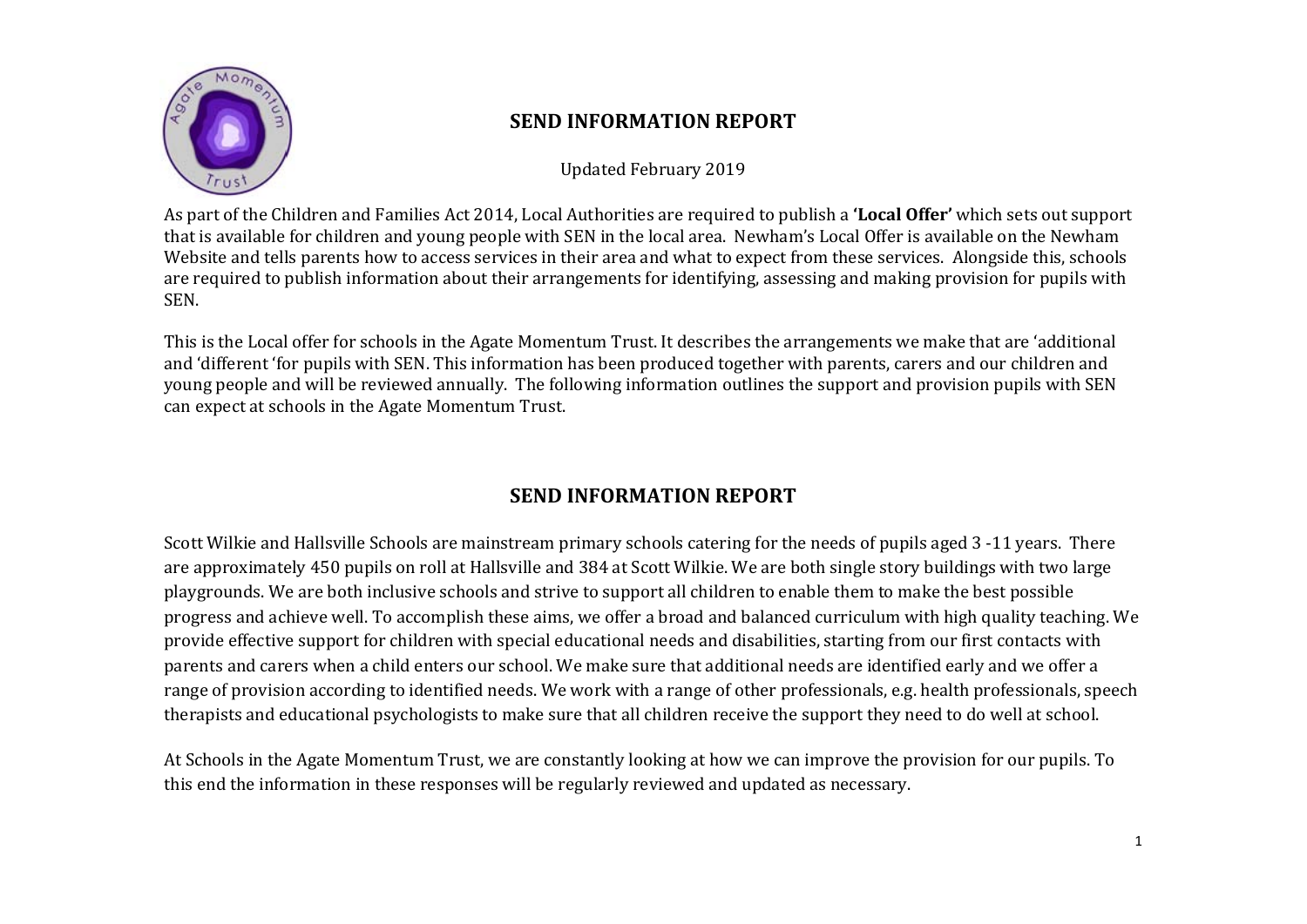People who support children with special educational needs and / or disabilities in this school:

The class/subject teacher is responsible for:

- Ensuring that all the children have access to good/outstanding teaching and that the curriculum is adapted to meet your child's individual needs (also known as differentiation).
- Checking on the progress of your child and identifying, planning and delivering any additional help your child may need (this could be things like targeted work, additional support, adapting resources etc.) and discussing amendments with the SENCO as necessary.
- Writing pupil profiles, sharing and reviewing these with parents at least twice a year during our parents' evenings in November and March.
- Ensuring that all members of staff working with your child in school are aware of your child's individual needs and/or conditions and what specific adjustments need to be made to enable them to be included and make progress.
- Ensuring that all members of staff working with your child are supported in delivering the planned work/programme for your child, so they can achieve the best possible progress. This may involve the use of additional adults, outside specialist help and specially planned work and resources.
- Ensuring that the school's SEND policy is followed in their classroom and for all the pupils they teach with any SEND.

The Special Education Needs Co-ordinator's responsibilities include:

- Manage the Inclusion Team (including Learning Support Teachers)
- Identify the SEN of individual pupils, with school staff
- Liaise with parents, and pupils
- Monitor and keep up-to-date SEN files and Inclusion Register
- Meet the Head Teacher & update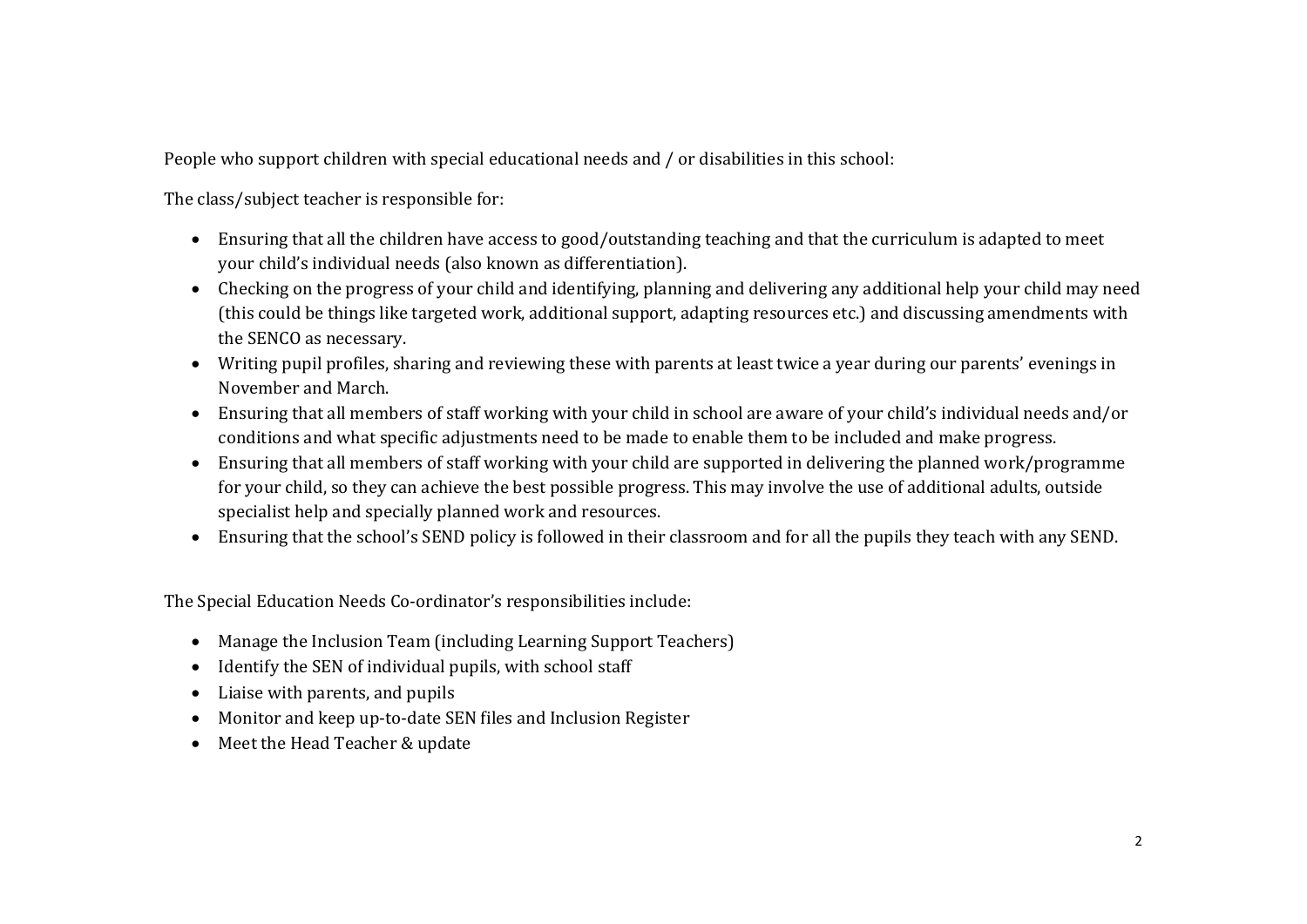- Liaise with outside agencies, including support staff, educational psychologist, education welfare officer, social services, school nurse, school doctor, special needs officer, speech and language therapists, occupational therapists, physiotherapists, Parent Partnership Group, CFCS and CAHMS.
- Inform staff of SEN courses
- Seek Higher Needs Funding for specific pupils
	- $\bullet$  Prepare reports for annual reviews
	- Prepare reports for Education Health Care Plans
	- Co-ordinate annual reviews
	- Complete LA documentation for annual reviews
	- Co-ordinate SEN materials and equipment
	- Line-manage support staff
	- Monitor and review the roles of support staff within Scott Wilkie/Hallsville
	- $\bullet$  Monitor the progress of the above children
	- Review SEN and other relevant policies annually
	- $\bullet$  Liaise with other schools about all transferring pupils with SEN
	- Attend HLNP (High Level Needs Panel meetings)
	- Keep up to date with national SEN legislation
	- Keep up to date with local SEN developments
	- Organise specialist interventions
	- Keep up to date with issues relating to SEN
	- Manage the effective use and resourcing of the Sensory Room
	- Monitor the delivery of a differentiated curriculum for all pupils who receive SEN support
	- Track progress using P Scales using B Squared
	- Help with the identification of SEN of individual pupils, with school staff
	- Liaise with parents, and pupils
	- Monitor and keep up to date SEN files
	- Work with class teachers, advising on differentiating and providing for needs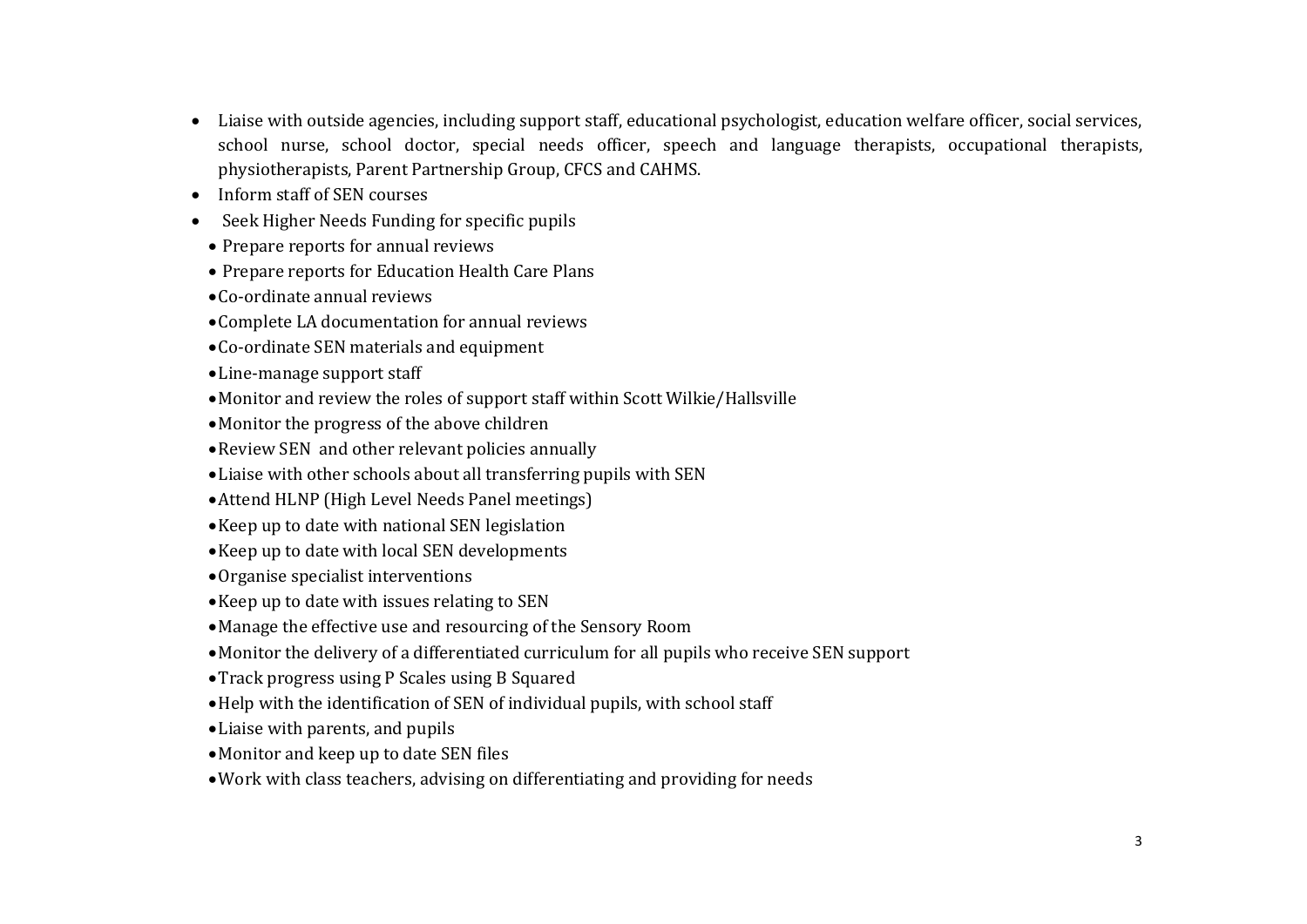- Oversee the provision for children with SEN Support
- Devise strategies for pupils above
- Monitor progress of SEN children
- Identify pupils with SEND
- Keep up to date with issues relating to SEND
- $\bullet$  Monitor the delivery of a differentiated curriculum for all pupils at SEN support
- Liaise with all staff who work with pupils, suggesting strategies, discussing progress
- $\bullet$  Assess the individual SEN of pupils where necessary
- Provide and measure impact of interventions (Access, Plan, review and do)

### **Name and contact details of the SENCO**

| <b>School</b>        | <b>Scott Wilkie Primary School</b>                       | Hallsville Primary School |
|----------------------|----------------------------------------------------------|---------------------------|
| <b>SENCO</b>         | Mrs Joanne Edwards                                       | Mrs Ivie Okwuegbuna       |
| <b>Email address</b> | Joanne.edwards@scottwilkie.newham.sch.uk   020 7474 4138 |                           |
| Telephone number     | Ivie.Okwuegbuna@hallsville.newham.sch.uk   020 7476 2355 |                           |

Responsibilities of the Learning support assistant working with HNF Pupils:

- . To work closely with the SENCO
- $\bullet$  To support pupils as directed
- To liaise with class teachers about curriculum planning and delivery
- To implement PUPIL PROFILE's and record progress
- To support mainstream pupils in class
- To support pupils on educational visits
- To support specialist activities (ie swimming, sensory sessions)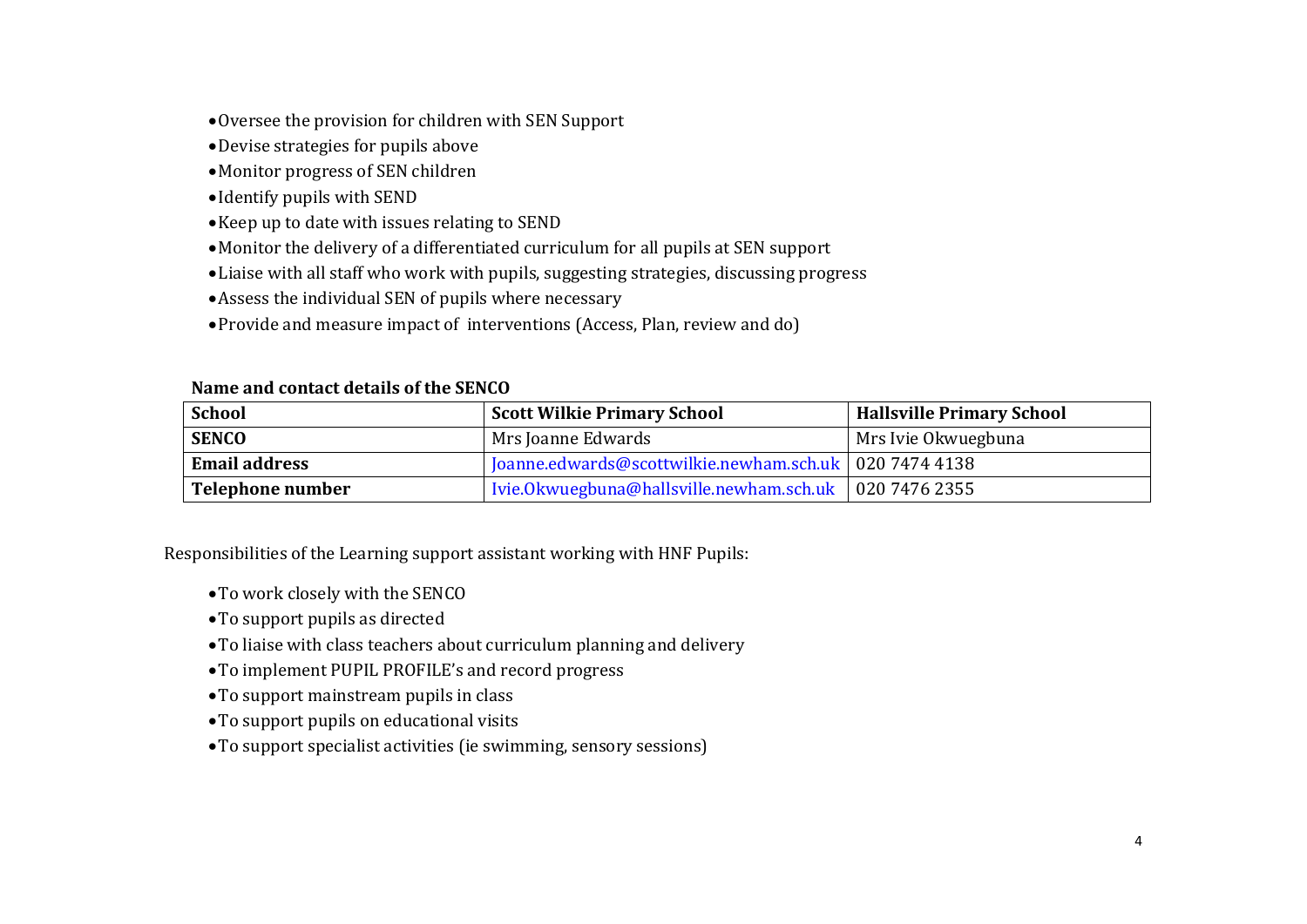The Head Teacher is responsible for:

- The day to day management of all aspects of the school, this includes the support for children with SEN and/or disabilities. She will give responsibility to the SENCO and class/ subject teachers but is still responsible for ensuring that your child's needs are met.
- Making sure that the local governing body is kept up to date about any issues in the school relating to SEND.

The SEND Governor is responsible for:

- Making sure that the school has an up to date SEND policy.
- Making sure that the school has appropriate provision and has made necessary adaptations to meet the needs of all children in the school.
- Monitoring the necessary support made for any child who attends the school who has SEND.
- Visiting the school to conduct learning walks to see the support given to children with SEND and being part of the process to ensure that children with SEND achieve their potential in school.

At schools in the Agate Momentum Trust we are constantly looking at how we can improve the provision for our pupils. To this end the information in these responses will be regularly interviewed and updated as necessary.

## Below are schools in the Agate Momentum Trust's current responses to a variety of most frequently asked questions **regarding SEN Needs:**

### **1.The kinds of special educational needs that are provided for**

Schools in the Agate Momentum Trust are inclusive schools that enable pupils to reach their full potential and to strive to do the best they can. Schools provide a number of interventions to support SEN pupils to access the National Curriculum. Pupils remain in class for the majority of lessons and are withdrawn for either group booster sessions or for specialist interventions. Schools in the Agate Momentum Trust support a number of specialist provisions including one-to-one and group support for pupils with autism, complex physical needs, dyslexia, speech & language difficulties & disorders, visual dyslexia, dyspraxia,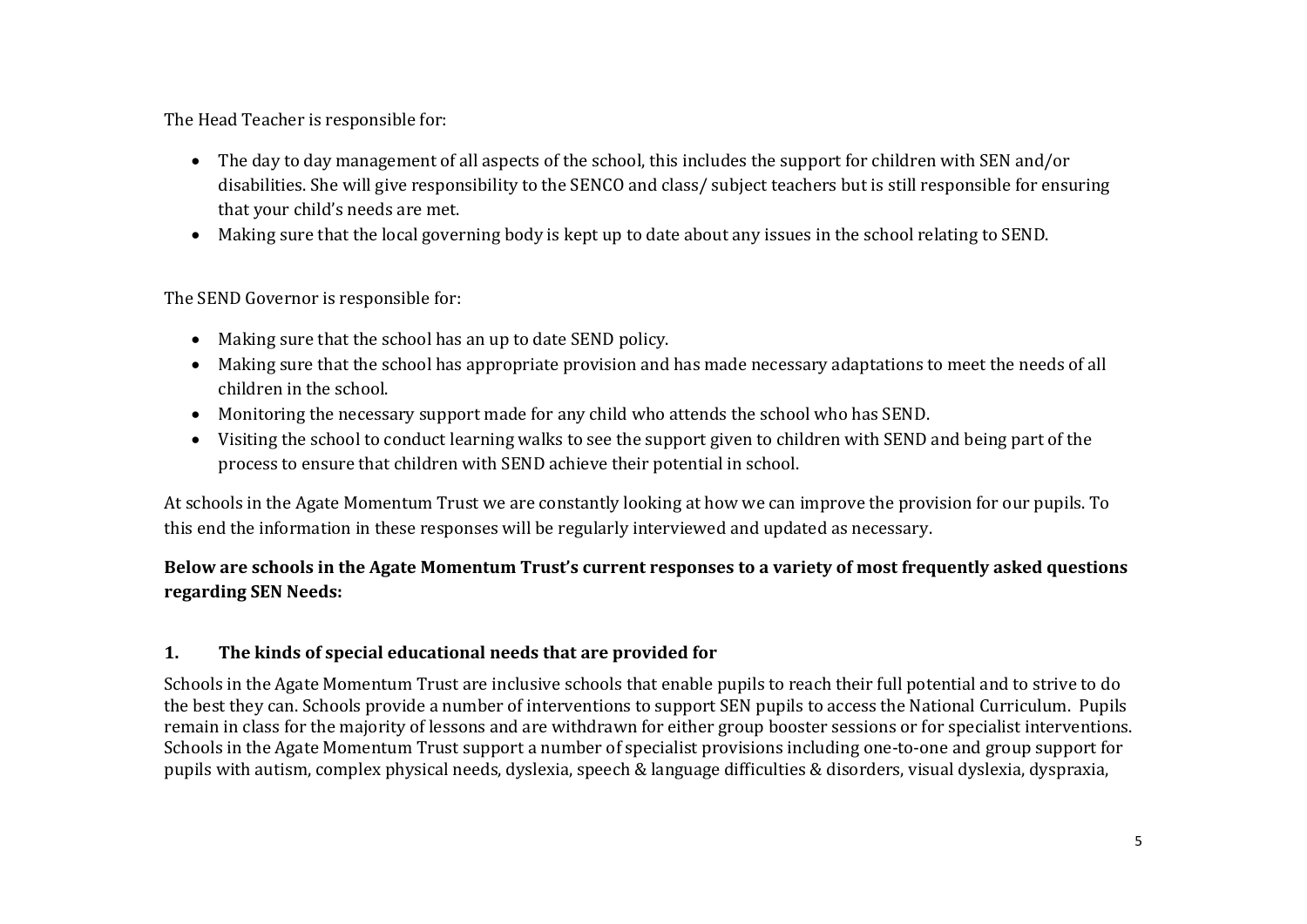dyscalculia, moderate learning difficulties, sensory disorders and emotional & behaviour difficulties. A range of intervention packages are used across the schools including the listening programme and Ruth Miskin Literacy.

### **2. Policies for identifying children and young people with SEND and assessing their needs, including the name and contact details of the SENCO (mainstream schools)**

The SEND Policy and Inclusion Action Plan guides the future direction for the school's SEN provision development and considers actions to consolidate & reinforce current practices.

The Accessibility Policy outlines three standards within three aspects of provision. These aspects are: Curriculum Accessibility, Physical Accessibility and Provision of Information.

Curriculum Accessibility's standard is to increase the extent to which disabled pupils can participate in the school's curriculum by setting suitable learning challenges, by responding to pupils' diverse learning needs and by over-coming potential barriers to learning.

Physical Accessibility's standard is to improve the physical environment of the school for the purpose of increasing the extent to which pupils with special educational needs are able to take advantage of education and associated services provided or offered by the school.

The Provision of Information's standard is to improve the delivery to disabled pupils of information which is provided in writing and other appropriate medium for pupils with SEN.

The School's Behaviour Policy (January 2018) and Positive Handling Policy (June 2016) outline how behaviour is to be managed in school. The Positive Holding Policy is based on 'The Use of Reasonable Force' (2013), which is the Government guidelines this documents on the use of physical restraint in schools. The Behaviour Provision Map outlines the intervention pupils receive to support their emotional and behavioural difficulties in school. The range of interventions includes: daily or weekly mentoring, attending social skills groups or receiving help to support anger management, raising self-esteem or coping with bereavement.

The Public Sector Equality Duty Plan (April 2014) outlines the schools responsibility for equality. It states that the aim of the school is to prepare all pupils to live in a multi-cultural and multi-ethnic society in which all are equal as modelled by Schools in the Agate Momentum Trust's ethos, practices and policies. The schools' objectives are: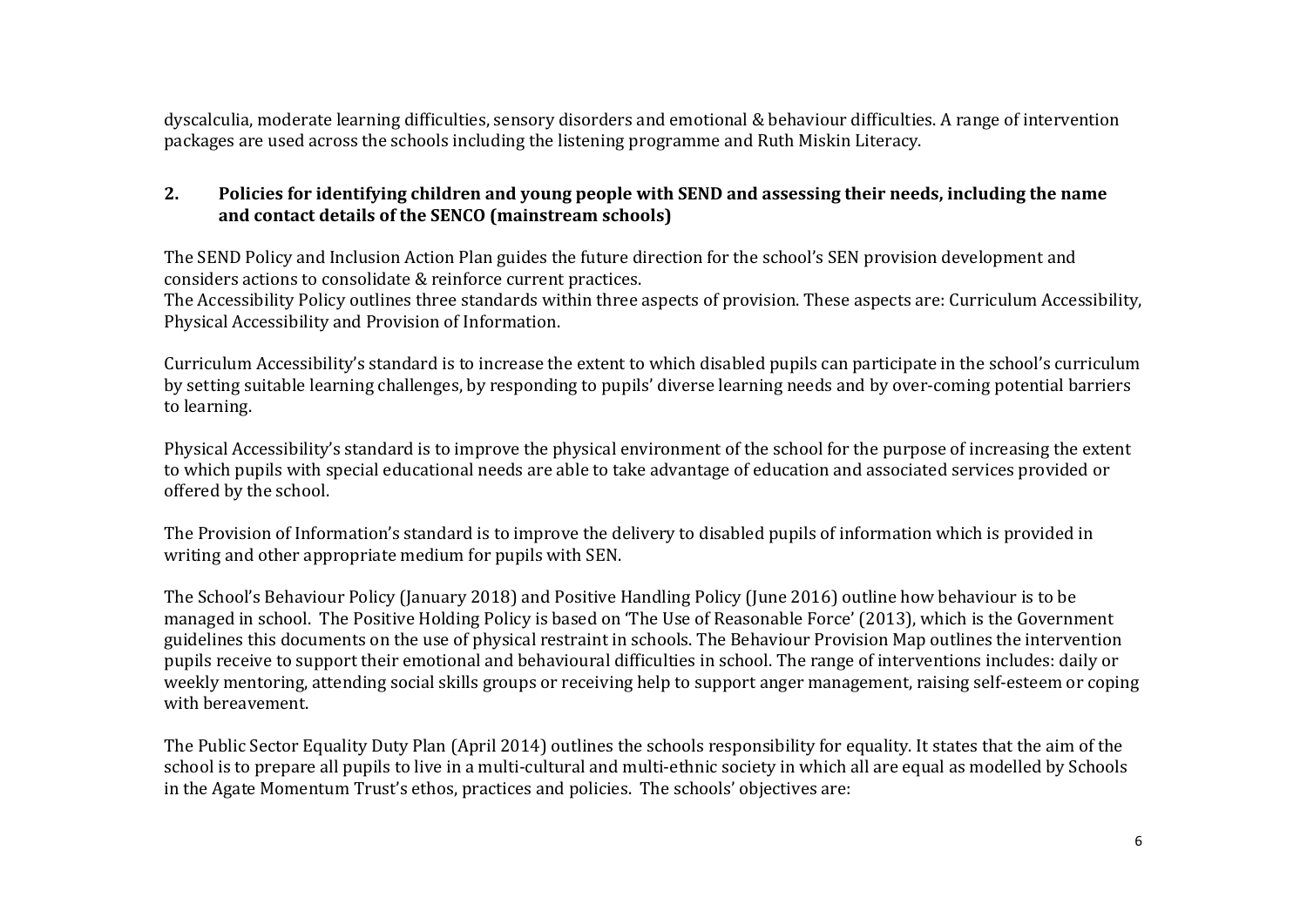- $\circ$  To ensure that the school is a place where everyone feels welcomed and valued and that an inclusive ethos is established and maintained (Fostering Good Relations Between People)
- $\circ$  To ensure that all pupils are encouraged and given opportunities to achieve their full potential (Advancing Equality of Opportunity Between People)
- To ensure that all pupils are prepared for life in a diverse and multi-ethnic society where all are valued and have equal rights and responsibilities (Eliminating Unlawful Discrimination, Harassment and Victimisation)

The Looked After Children's Policy (January 2018) outlines the management of LAC pupils at schools in the Agate Momentum Trust. 

The assessment arrangements from entry throughout the school are as follows:

On Entry - When children are first admitted to the school the New Pupil Admission Form is completed. If special needs are identified then an interview with the SENCO is arranged and a possible home visit proposed. Information is then sought from relevant professionals, agencies and medical / educational establishments.

Teacher Referral - If a teacher has a concern about a child they complete an SEND Pupil Concern Form. Curriculum and assessment monitoring - The Curriculum Co-Ordinators, Phase Leaders and the Assessment Co-Ordinator will monitor the attainment and progress of pupils with and without special educational needs as part of their role. They will ensure that the SENCO is kept fully informed and if they have a concern they will request assessment and intervention.

How a child is considered a SEND pupil - If a child has not made any progress for a period of two terms and they fail to make adequate progress after interventions have been put in place the staff will refer their concern to the SENCO.

The school defines adequate progress as that made by children nationally, on average across the key stages throughout the U.K. If a pupil fails to make adequate progress through first quality teaching and despite the additional support which the school gives, over the period of 6 months, then a child may be assessed further and referred to external agencies.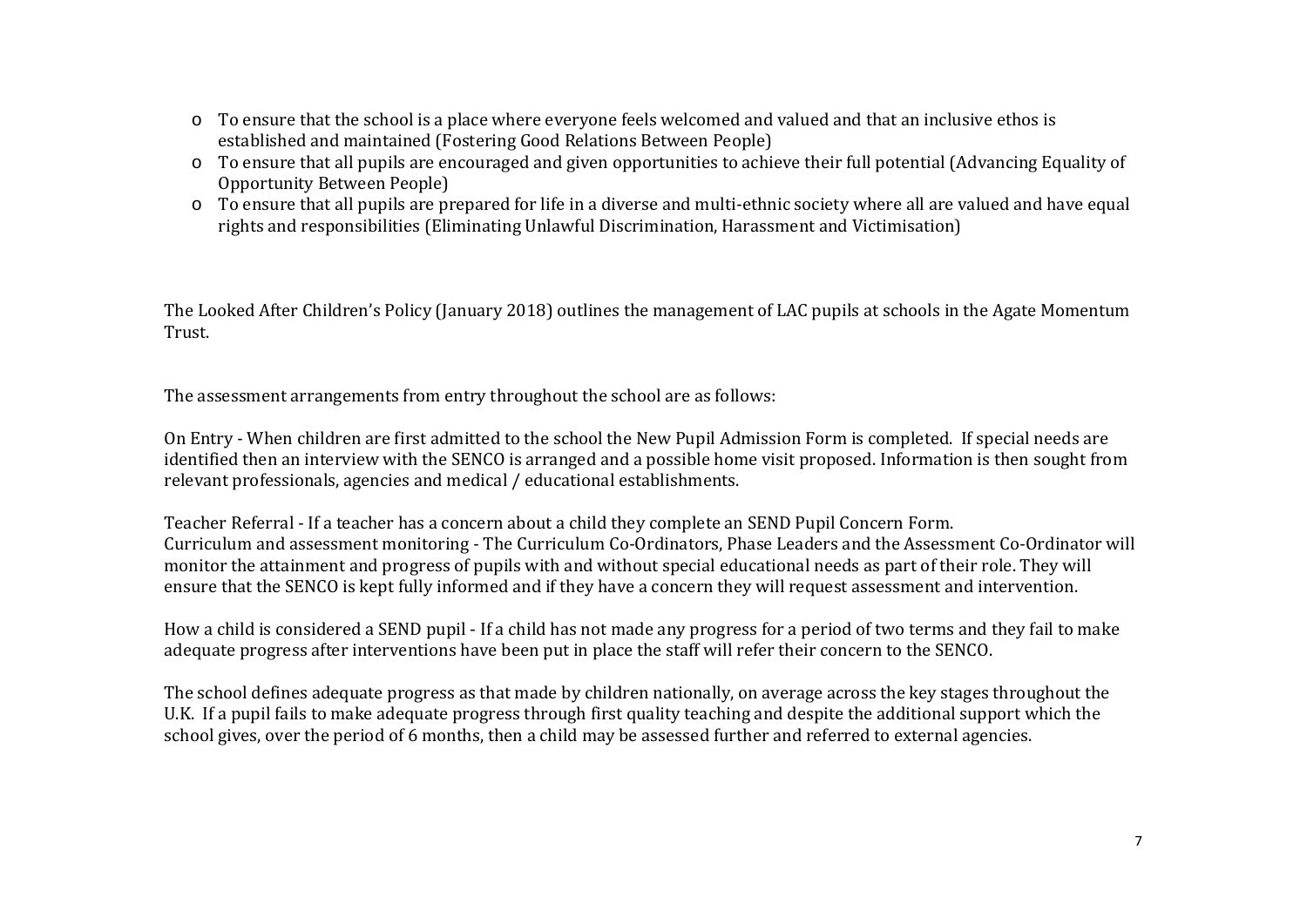Higher Needs Funding (HNF) and EHC Reviews

If a child has HNF or an EHCP a full review will take place with parents and professionals once a vear. This review will consist of a general report, parent, pupil, teacher, Educational Assistant and professional advice from outside agencies.

### **3.Arrangements for identifying <sup>a</sup> child with learning difficulties or special educational needs**

When children are identified as SEN before they start at a school in the Agate Momentum Trust the school will work with agencies who already know the pupil and use information already available to support them in school. New admissions: we have a comprehensive admissions process, which includes an interview at which personal details as well as any other relevant information is captured. Our internal processes ensure that any information regarding a child's special needs is forwarded to the SENCO. In addition, the SENCO from the child's previous school (if applicable) will provide details. When a child is at school and we have any concerns the Special Needs Co-ordinator (SENCO) will observe your child in class or individually and if possible have a conversation with them about their difficulties or where they think they are struggling. If you think your child has SEN please speak to the class teacher, the school will listen to your concern. The class teacher can flag a concern to the SENCO at any time, who will investigate accordingly. For children in Early Years (Nursery and Reception), children who do not reach the age expected levels in the Early Years Profile will be flagged to the SENCO. For children in Key Stage 1 and 2 (i.e. years 1-6), teachers input information re (i) progress and (ii) attainment on the internal school progress and tracking monitoring system. The SENCO runs termly reports that analyse this information and any children who are working significantly below what is expected of them according to national standards for their age and year group are flagged.

Children with specific literacy difficulties or moderate learning difficulties will follow the learning intervention pathway identified for children with these particular needs.

For children with High Needs Funding or EHC Plan – i.e. needs in one (or more) of the following areas: (i) autism, (ii) complex learning needs, (iii) speech and language difficulties or (iv) mental/emotional/social difficulties - we are immediately aware of their particular needs, from their parents and other agencies who have been involved in their care and welfare. The SENCO will lead the development of a pupil profile and child centred plans for children in this group and ensure that they receive the high needs funding they need to make the appropriate progress related to their levels of need.

Pupils with 'lower-level' speech and language difficulties not requiring High Needs Funding are identified through their Early Years providers prior to their arrival at schools in the Agate Momentum Trust, or by the class teachers and our SEN assessment procedures soon after their arrival. We work closely with the Speech and Language Therapy Service, whose recommendations will then be acted on in the school setting. Finally if it is found that your child has difficulties the school will discuss these during parents evening or you may be asked to attend a meeting.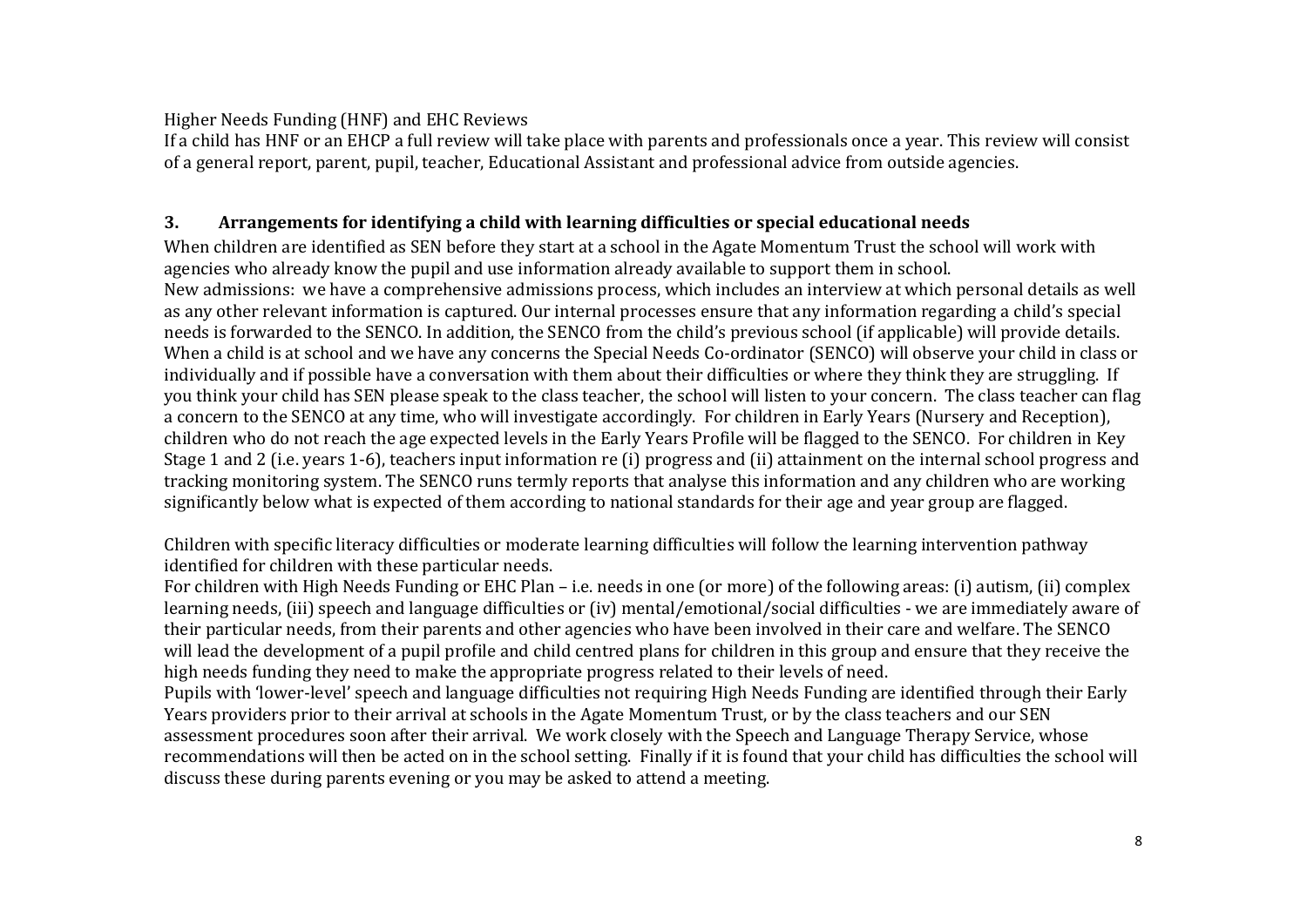#### **4.Support – how will staff at school support children with special needs?**

Further to the processes outlined above, the individual needs of the identified children will be assessed. All children will receive quality first teaching differentiated appropriately to meet identified needs – i.e. our teachers plan and deliver lessons that meet the various needs of all the children in the class. All subsequent interventions - i.e. extra help in the areas in which the child is struggling - will be designed and run with the needs of the individual child at the centre of the process and its efficacy monitored and assessed on a regular basis.

- A creative and culturally inclusive curriculum
- Differentiation in curriculum planning and delivery in the classroom
- Differentiation of task
- A variety of teaching strategies
- Multisensory learning opportunities to support different learning styles
- Visual timetables
- Additional adult support (small group or  $1:1$ )
- Grouping for teaching purposes within the class, mixed gender, race, religion and ability
- Intervention groups RWI, Language enrichment groups, Box clever, colourful semantics, The listening programme, Better Reading Programme, Lego Therapy, social and life skills
- $\bullet$  Individualised curriculum for children with SEN
- Individual targets
- Accessing specialist resources/expertise from other schools e.g. Eleanor smith/
- Reintegration into Education Team
- Additional equipment/resources provided to meet individual needs
- Wide range of after-school clubs
- Use of strategies as recommended by advisory teachers and therapists
- Additional activities from Pupil Premium funding for identified pupils
- Special arrangements for tests and SATs
- The use of peripatetic teachers- PE , music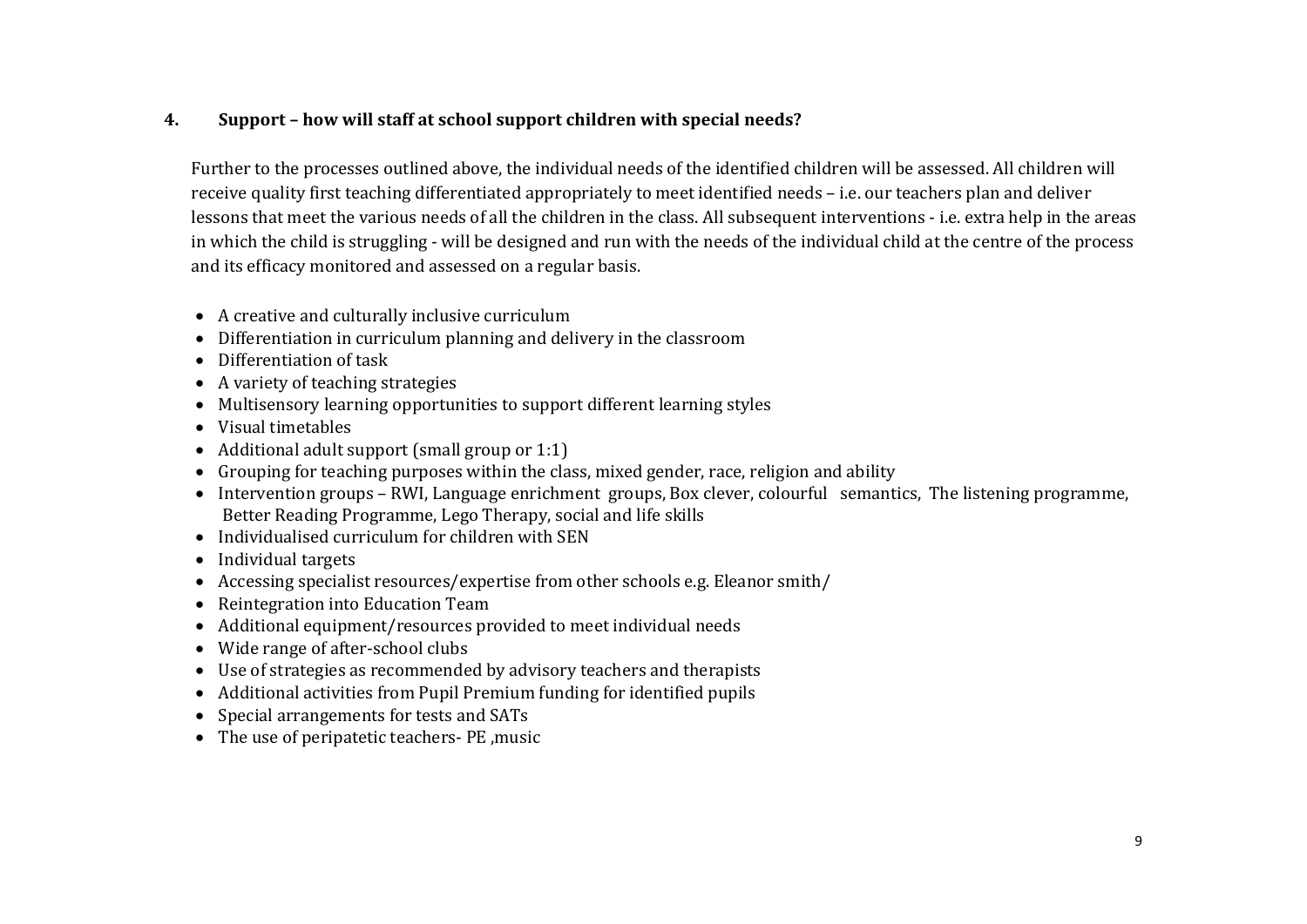Broadly, our support falls into the following areas:

- Children whose achievement is significantly below age related expectations are immediately put on an intervention programme. Interventions are designed specifically to the needs of each child, and will typically involve working in either a small group or one-to-one support, depending on the nature of the needs. Specific progress targets are set at the start of such interventions and progress against them is monitored by the class teacher, SENCO and phase leader.
- Pupils identified as having a specific learning difficulty e.g. dyslexia, dyspraxia, ADHD will receive appropriate support depending on their particular need.
- Further to such support, if children are still not reaching their age related expectations, we would typically involve an external agency which would provide additional specialist support to further strengthen the help already being provided – e.g. speech and language therapy, physical therapy, specialist behavioural support, identification of dyslexia.
- For our children with EHC Plans or High Needs Funding (see above for further information), each child has a Pupil Profile– with tailored learning targets. Staff at school and from the relevant external agencies are involved in putting these plans together, to best support the child concerned. These profiles are reviewed termly and further actions are taken to review this as appropriate.

Decisions regarding the levels of support that will be provided to all children with special needs will be taken by the SENCO and phase leader further to the collection of all relevant information.

### **5.How does the school know whether pupils are making progress?**

We use these activities/systems to measure impact. Evidence and data is measured against targets. Our main targets for inclusion can be found in our SDP, Inclusion Plan and Equality Duty plan:

- Teachers' knowledge of attainment and progress within the class on an on-going basis
- Tracking of pupils' attainment and rate of progress
- Termly pupil progress meetings
- Good communication amongst all school staff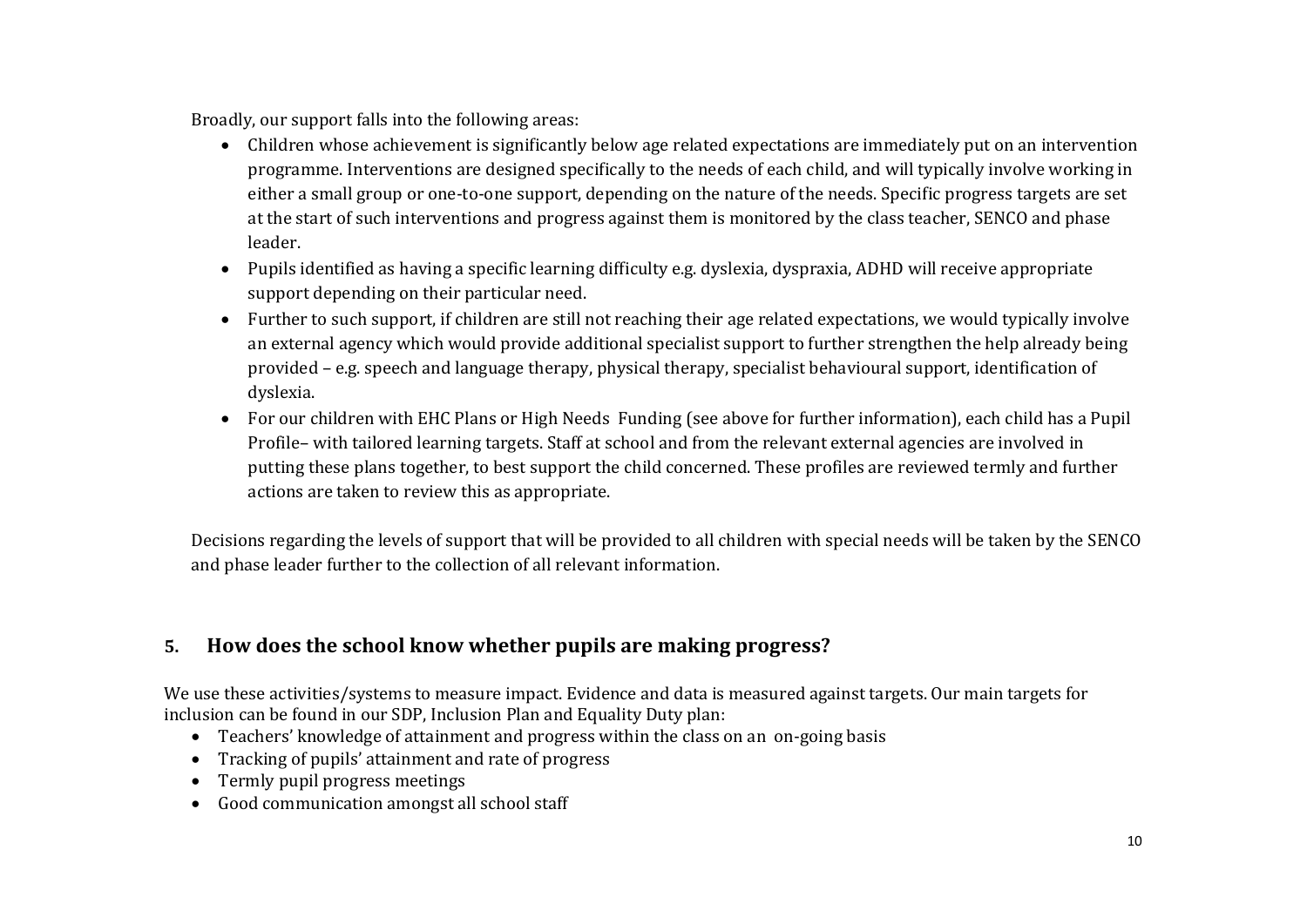- SLT regularly in classes working with pupils and teachers
- Assessment for learning children evaluate their own learning and receive feedback in marking
- Half termly tracking of progress for target children Termly assessment data
- EYFS pupil profiles document progress through observation and annotations. Parental involvement in children's records
- B-squared data
- Provision mapping and reviewing
- Monitoring- lesson observations, learning walks, planning and book scrutiny by SLT.
- Individual reviews of progress through support plans, PSPs, LA annual review systems
- Cycle of monitoring and review of action plans and policies
- Qualitative data/evaluations
- Feedback from parents/carers
- Pupil voice/feedback/questionnaire/school council
- Evaluations from agencies working with the school.
- **6. Resources – how do we allocate resources to match children's special educational needs?**
	- The SEN budget is allocated each financial year. The money is used to provide additional support or resources dependant on an individual's needs.
	- The additional provision may be allocated after discussion with the class teacher at pupil progress meetings or if a concern has been raised by them at another time during the year.
	- Further support or resources may be allocated to your child following assessments by school staff or outside agencies (e.g. children's therapy team).
	- Funding may be used to buy in specialist support (e.g. speech and language therapy, sensory activities-swimming, East London Gymnastics, Horse-riding, paying for transport to venues, paying for individual ipads or a highly trained learning support assistant)
- **7. Information about how equipment and facilities to support children and young people with SEND are secured.**
	- The governors ensure that the needs of pupils are met by employing a full-time SENCO, Teacher, Educational Assistants, Learning Mentor and part-time speech Therapist. The Head Teacher and SENCO use part of the school budget, the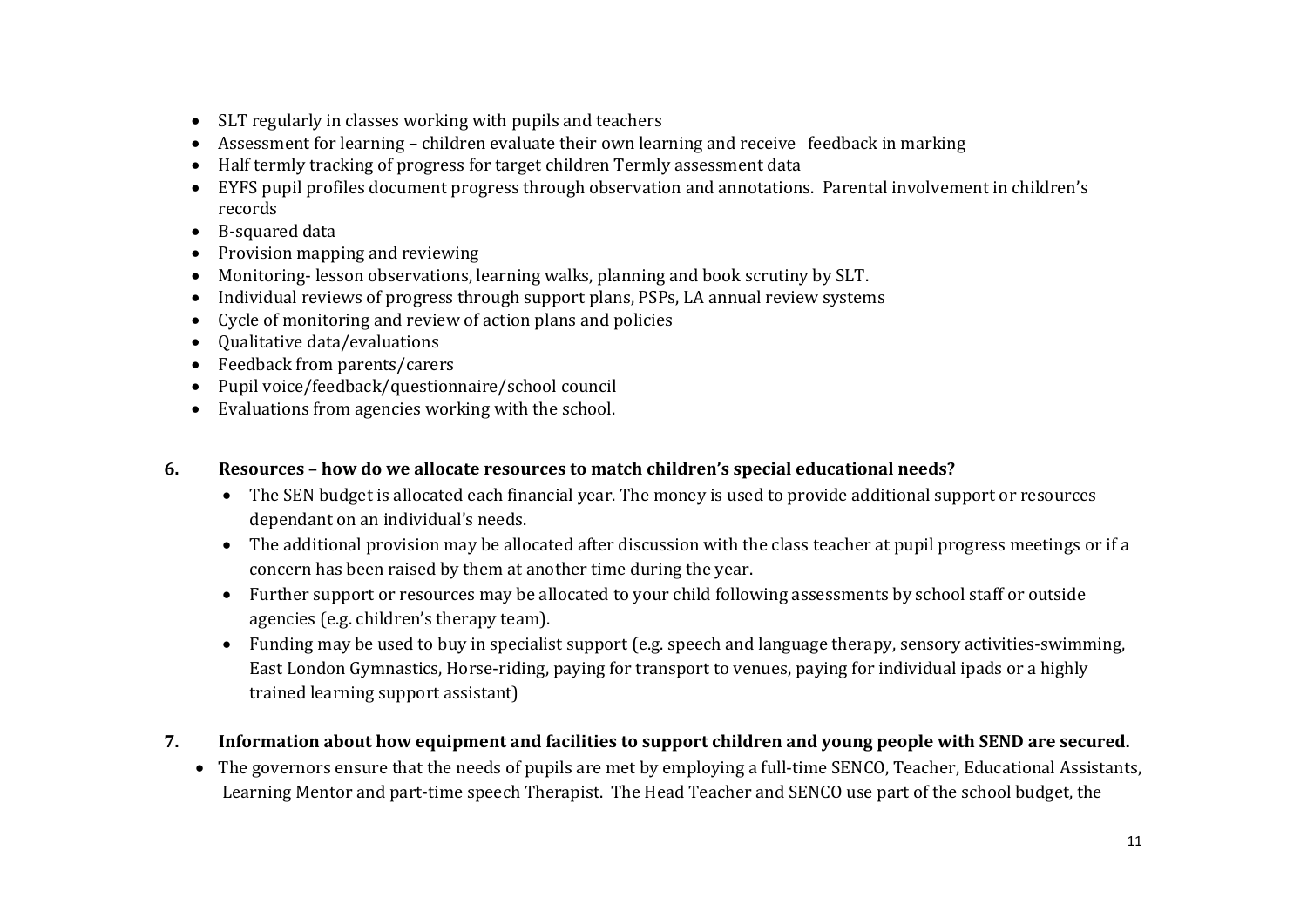Higher Needs Funding for specific pupils and pupil premium to identify the areas of pupil need and to make appropriate provision and interventions. These are identified in the Inclusion Register and Pupil Premium Report.

• Many of the SEND pupils who are identified in Specialist Need group receive Higher Needs Funding from the Local Authority. This funding is used to provide adult support, specialist support sessions ie horse-riding/Arc in the Park, swimming, East London Gym, School Counsellor and equipment.

#### **8.How will the curriculum be matched to my child's needs?**

- Teacher's plan in relation to age related expectations differentiating work to closely match children's ability and learning needs. When a pupil has been identified with special needs their work will be further differentiated by the class teacher to remove barriers to learning and enable them to access the curriculum more easily.
- A teaching assistant may be allocated to work with a pupil in a 1-1 or small focus group to target more specific needs.
- If appropriate specialist equipment may be given to the pupil e.g. writing slopes, concentration cushions, pens/pencils grips or easy to use scissors.

### **9.Arrangements for consulting parents of children with SEN and involving them in their child's education**

- Involvement of parents is a strong feature of the code, the SEN Toolkit, SEN and Disability Act and the Green Paper for Education 2013. It is vital that schools are clear about how they can keep parents involved. Parents are involved in a number of ways at schools in the Agate Momentum Trust. They include the following:
- Termly Newsletter
- Parent evenings
- Annual Reports
- Whole school events and Performances
- Annual Review Meetings
- Transfer Meetings to a new Key Stage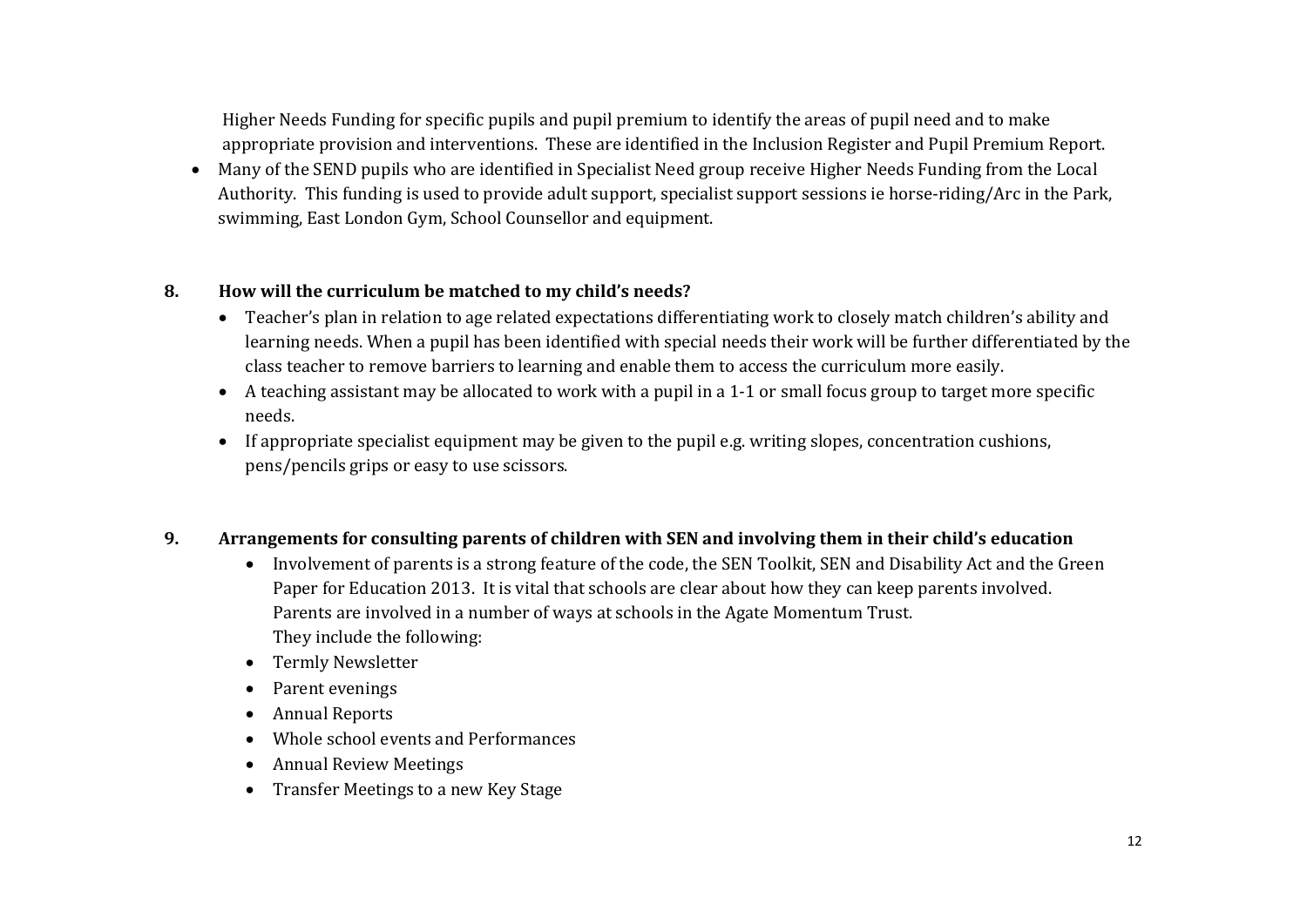- School website
- $\bullet$ Seeking parent and pupil views and concerns through annual parent/pupil surveys and questionnaires
- Meetings with advisory teachers and therapists
- Copies of reports from advisory teachers and therapists
- Parent workshops
- New Pupil Induction Meetings
- Family Parent Support Group
- SEND Parent Support Group

### **10.Arrangements for consulting young people with SEND and involving them in their education**

- All pupils are encouraged to give their views regarding their education and support to teachers and Education Assistants within the school day.
- Pupils may be part of the School Council, which meets regularly each week. The School Council represents the pupil voice to the Head Teacher on matters regarding the operation of the school.
- At Annual Reviews, pupils state their views through a Pupil Views Form and in person at the Annual Review meeting.

### **11.What support will there be for my child's overall well‐being?**

The school offers a wide variety of pastoral support for pupils who are encountering emotional, social and behavioural difficulties: 

- PHSCE/Philosophy lessons and circle time activities
- Learning mentors (social/self-esteem/ positive interaction groups, individual sessions)
- Rigorous behaviour systems,
- Positive behaviour rewards, awards
- Attendance awards
- Playground peer mediators, play leaders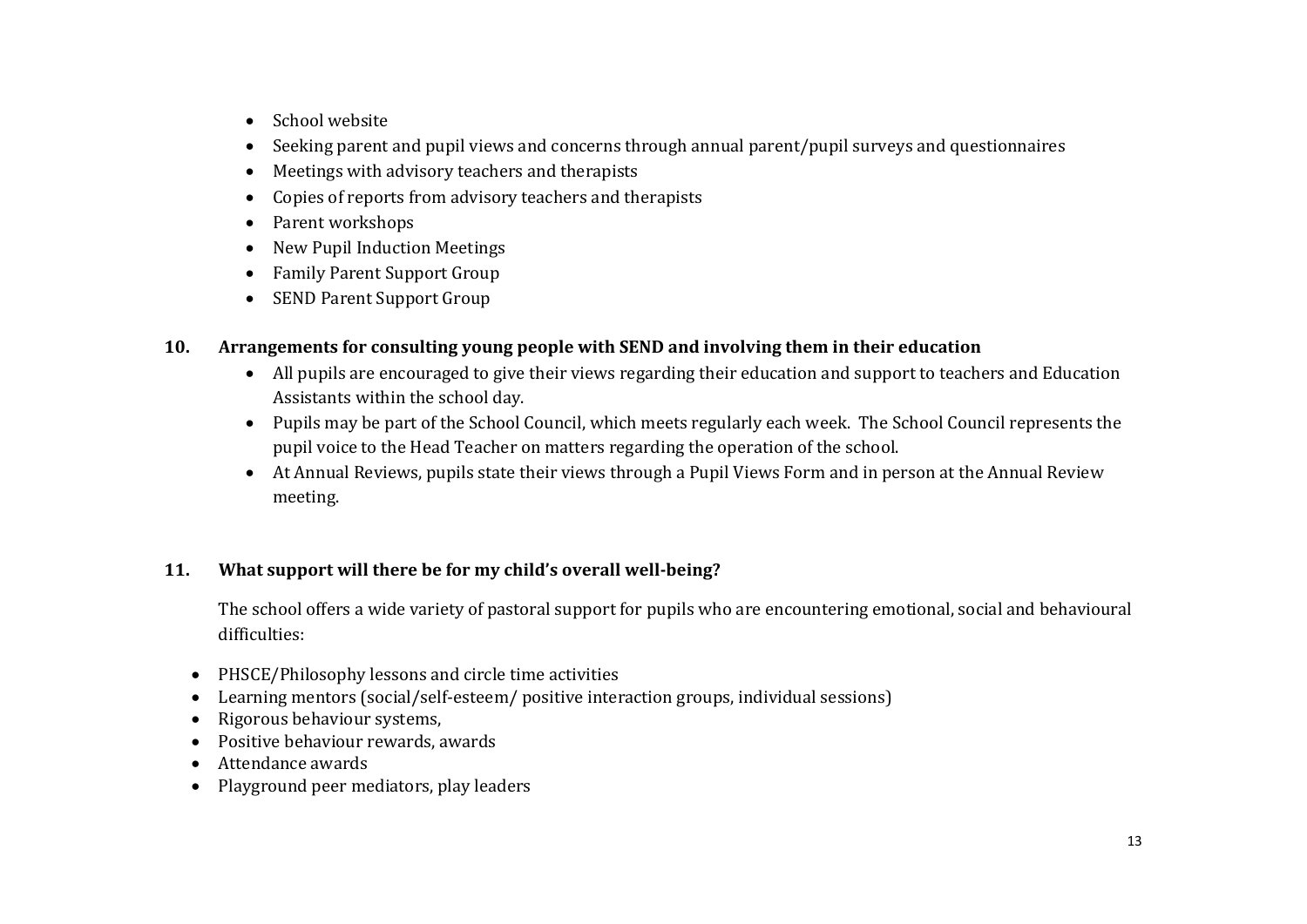- School Counsellor
- Multi-agency meetings for vulnerable pupils
- $\bullet$  Liaison with school nurse and health visitor
- Social care core groups and conferences
- Theatre performances to raise awareness
- After school clubs
- Educational Psychology Service
- Buddy systems in class
- Displays communicate school ethos
- Head Boy, Head Girl, school council
- SLT readily available for both parents/carers and children
- Anti-bullying week, Cultural week, Black history month, LGBT week.
- Related School policies include: Equality Duty, Accessibilty policy and scheme,
- Safeguarding, Inclusion, Anti-bullying, behaviour. E-Safety, Intimate Care

### Pupils with medical needs:

- If a pupil has a medical need then a detailed Care Plan is compiled by the SENCO and the School nurse in consultation with parents/carers. These are discussed with all staff who is involved with the pupil.
- Where necessary and in agreement with parents/carers medicines are administrated in school where a signed medical consent form is completed. Anti-biotics may be given in some circumstances in discussion with the office staff and on completion of a medication form.

# **12. Arrangements for the admission of disabled children at schools in the Agate Momentum Trust**

The Disability Discrimination Act 1995 and the Equalities Act 2010 defines a disabled person as someone who has 'a physical or mental impairment', that has a 'substantial' and 'long-term' adverse effect on their ability to do normal day to day daily activities. The Disability Discrimination Act 1995 defines a disabled person as someone who has a 'physical or mental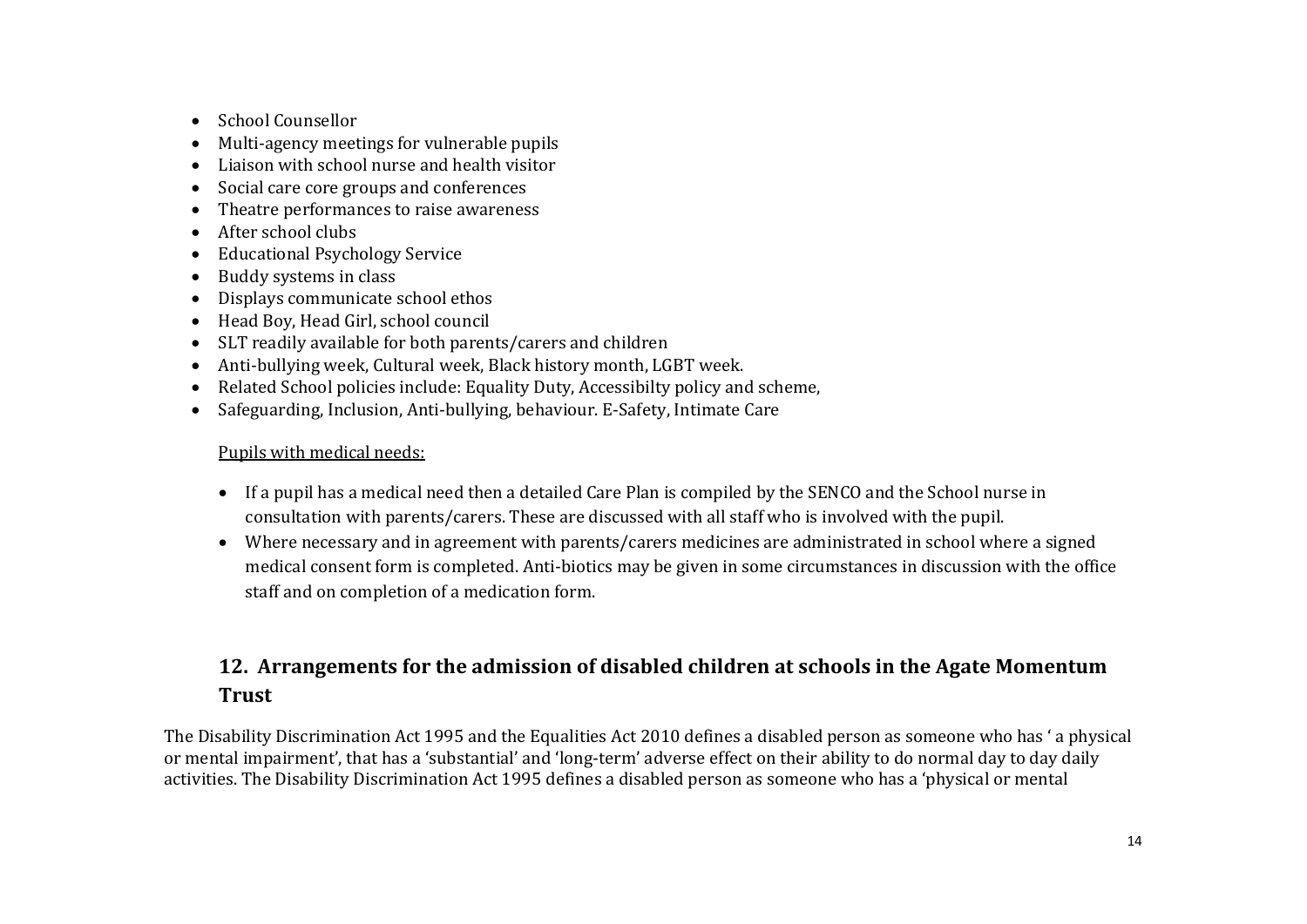impairment which has a substantial and long-term adverse effect on his or her ability to carry out normal day-to-day activities'. 

According to the Disability Discrimination Act, an impairment is to be treated as affecting the person's ability to carry out normal day-to day activities, only if it affects one or more of the following: mobility, manual dexterity, physical co-ordination, continence, ability to lift, carry or otherwise move everyday objects, speech, hearing or evesight, memory or ability to concentrate, learn or understand and perception of the risk of physical danger.

The Disability Discrimination Act 2005 has extended the definition of disability to include people with HIV, multiple sclerosis and cancer from the point of diagnosis.

When admitting a disabled pupil we will do the following:

- the Pupil Admission Form is completed.
- we will visit the pupil at home/nursery/school and discuss their needs with staff
- where the pupil is a mid-phase admission, we will meet with the SENCO of the last school and discuss strategies, needs and level of support required
- if special needs are identified then an interview with the SENCO is arranged and a possible home visit proposed
- $\bullet$ information is then sought from relevant professionals, agencies and medical / educational establishments
- $\bullet$ all staff are informed of the impending admission
- $\bullet$ if appropriate, we may need to arrange for a gradual integration over a week or two, depending on the identified needs of the pupil
- $\bullet$ ensure that we provide appropriate equipment/staff prior to admission
- $\bullet$ carry out a risk assessment of the environment to ensure safety of all
- $\bullet$ liaise with the school nurse to write an appropriate care plan
- $\bullet$ liaise with appropriate outside agencies for advice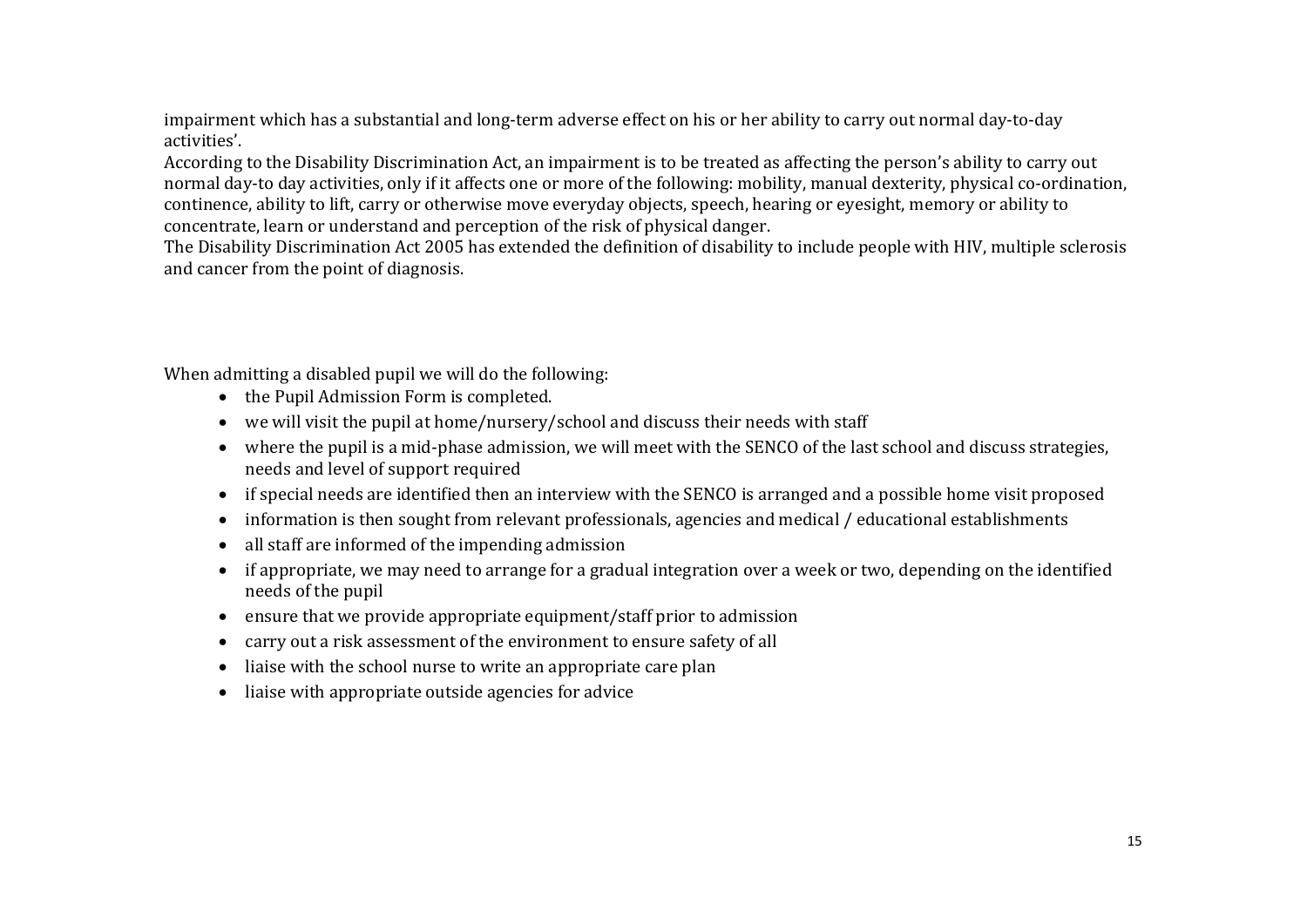### **13.**Arrangements made by the governing body to the treatment of complaints from parents of pupils with SEND **concerning the provision made at the school**

- The Local Governing Body has identified an SEND governor (Mrs Bola Awoyemi and Mrs Shirley Magwenzi) to have oversight of special educational needs provision in the school and to ensure that the full governing body is kept informed of how the school is meeting the statutory requirements.
- The complaint procedure for special educational needs mirrors the school's other complaints procedures which can be found in the school. However, it is very important that parents are made aware of this especially as the LA now has conciliatory services to assist both parents of children with special educational needs and schools.
- Stage 1-Informal
- If a parent or carer has a concern about the special provision made for their child they should in the first instance discuss this with the class teacher. If the concern continues then it should be addressed to the Phase Leader and then to the SENCO.
- Stage 2-Formal
- If the concern cannot be satisfactorily dealt with at this stage it should be brought to the notice of the Head Teacher.
- $\bullet$ Stage 3-Formal (if not resolved at stage 2)
- If the Head Teacher is unable to resolve the difficulty, the parent concerns should be put in writing to the SEN Governors (Mrs Bola Awoyemi and Mrs Shirley Magwenzi) who is also the Chair of Governors, (Ms Bola Awoyemi) will be involved after other avenues to resolve the situation have been exhausted. See school's complaints procedure policy on our website. The school must also make provision to inform parents about Parent Partnership and how to make representations

to the LA.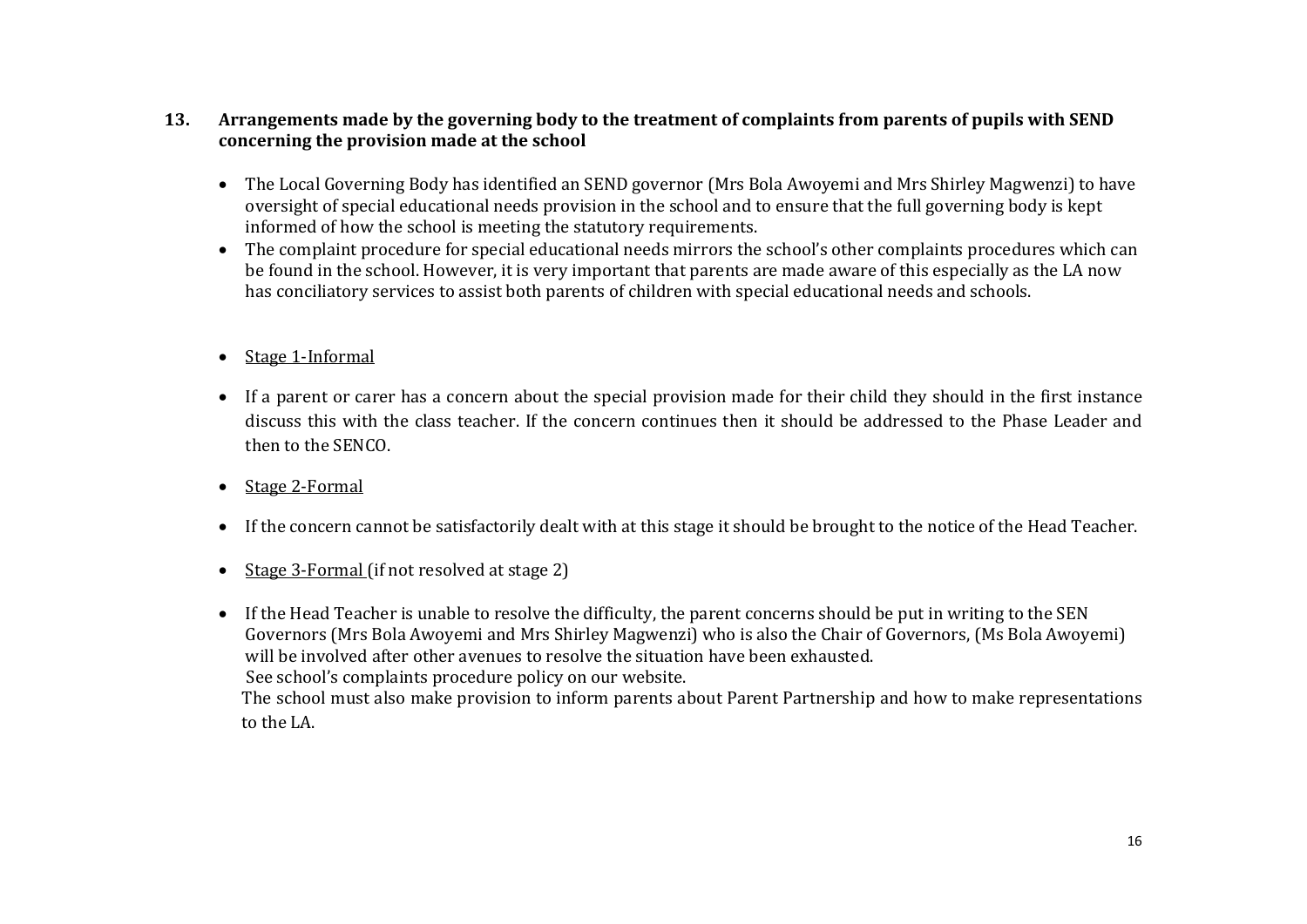### **14.What specialist services and expertise are available at or accessed by the school?**

At times it may be necessary to consult with outside agencies to receive their more specialised expertise. The agencies used by the school include:

- Language Communication and Interaction Service (LCIS)
- NHS Speech and Language Therapist
- $\bullet$ Education Psychologist
- $\bullet$ **Behaviour Support Service**
- $\bullet$ Physical & Sensory Service to support pupils with physical/hearing/visual Impairment
- $\bullet$ Social Services
- $\bullet$ NHS Occupational Therapy Service
- $\bullet$ School Nurse(We have a school nurse for half a day a week)
- $\bullet$ Complex needs and Dyslexia service
- $\bullet$ School counsellor (We have a school counsellor for one half day a week)
- $\bullet$ Child Development Centre (CDC)
- $\bullet$ DAC (Development Advisory Clinic)
- $\bullet$ Sensory Service
- $\bullet$ Home Tuition Service
- $\bullet$ Eleanor Smith School (part-time placements for pupils with EBSD)
- $\bullet$ Social Care Services including the Disability Team
- Reintegration into Education Team exclusion provision
- **15.What training are the staff supporting children and young people with SEND had or are having?**

All staff have received some training related to SEND.

These have included sessions on:

- How to support pupils with complex learning needs
- How to support pupils on the autistic spectrum.
- How to support pupils with behavioural difficulties.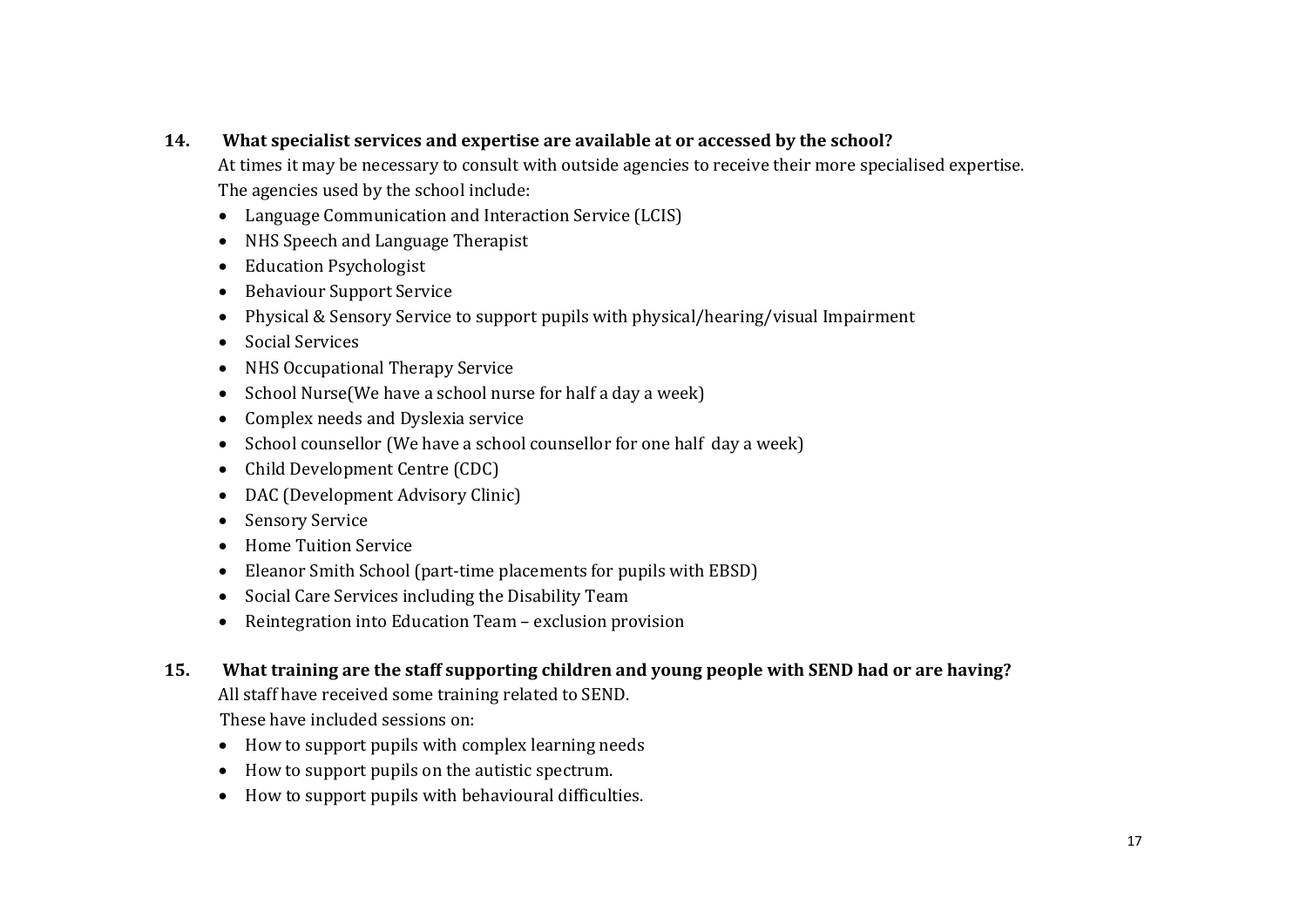- How to support children with sensory issues
- The school also has some teaching assistants who have received training enabling them to deliver more specialised support.
- **16. How will my child be included in activities outside the classroom including school trips?** Activities and school trips are available to all.
	- Risk assessments are carried out and procedures are put in place to enable all children to participate.
	- If a health and safety risk assessment suggests that an intensive level of 1:1 support is required, a parent or carer may also be asked to accompany their child during the activity in addition to the usual school staff.
	- We provide transport for children who would struggle to travel on public transport.
	- Extra curriculum activities are provided for SEN pupil's e.g an hour of horse riding, an hour of music therapy sessions, an hour session at a hydro therapy swimming pool, an hour at East London Gymnastics.
	- Support is also provided for our SEN pupils to attend after school clubs such as the gardening club, craft club, multi skills club and street dance club.

#### **17.How accessible is the school environment?**

As a school we are happy to discuss individual access requirements. Facilities we have included:

- Ramps into school to make the site accessible to all;
- Toilets adapted for disabled users;
- Double doors in some parts of the building;
- We are actively planning further improvements to make the school more accessible and have an up to date Accessibility Plan. (see policy)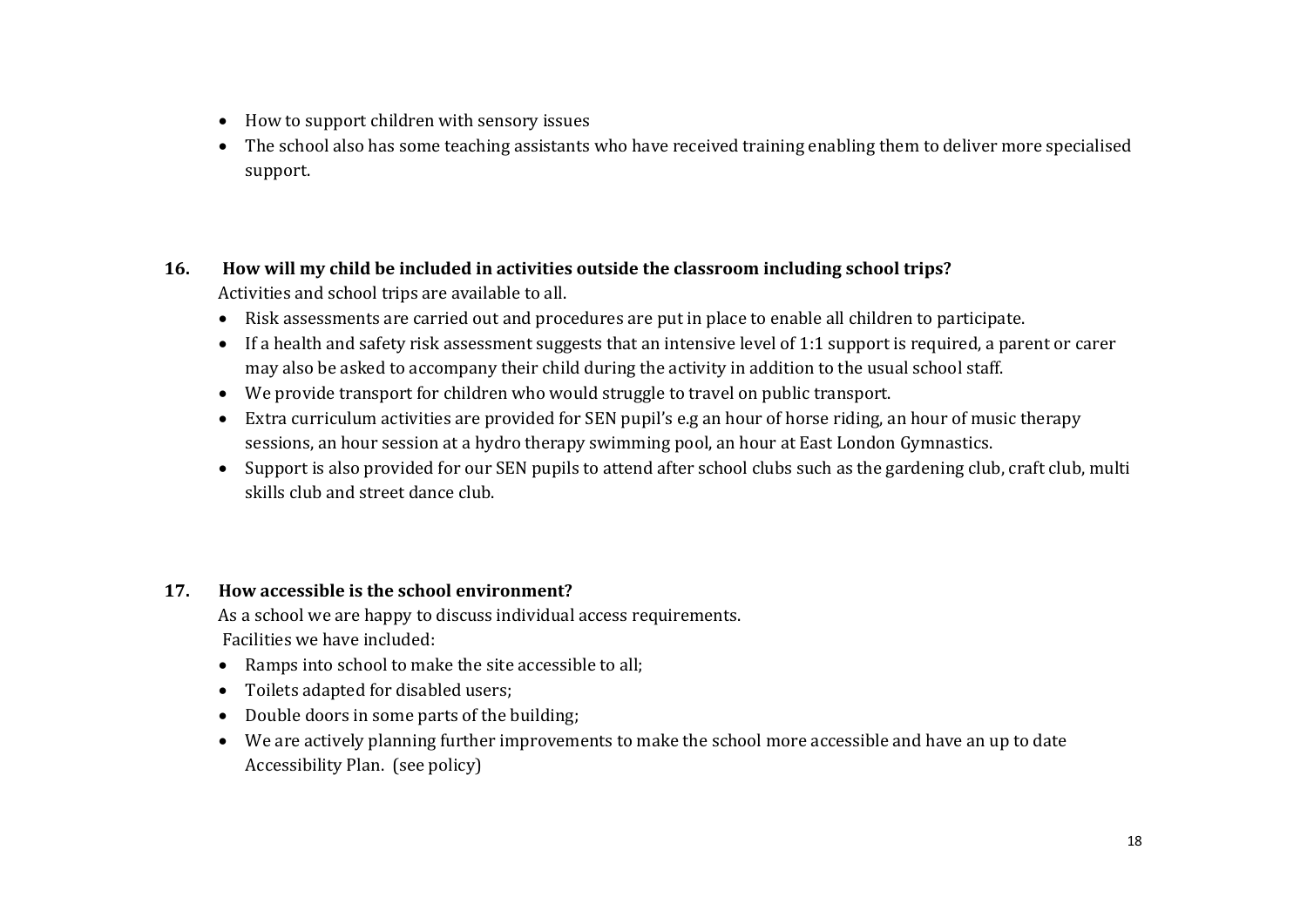### **18.**. Transfer – how do we help our children to ensure a smooth transition to schools in the Agate Momentum Trust **and <sup>a</sup> successful transfer to <sup>a</sup> new school?**

- New Admissions At schools in the Agate Momentum Trust, we have a detailed admissions process, which includes an interview that we conduct with the parent/carer and the child who will be joining us. As well as key personal details, we also use this opportunity to discuss whether any child joining us has any special needs and how these have been met up until he/she joins a school in the Agate Momentum Trust. We also ensure that we discuss whether any external agencies have been involved in supporting our new children (and their families if applicable).
- Schools within the Borough will always ensure that we are advised of any support that a child with special educational needs has been receiving to date, and will contact our SENCO. New parents are provided with a hard copy of our prospectus at the interview.
- Transfers to another school At schools in the Agate Momentum Trust, we aim to ensure that all our children have a smooth transfer to the next stage of their education as they move to secondary school. Support includes 'taster days' at the new schools for all our children, at which, children with special needs are supported by a member of staff. In addition, children with special needs attend additional 'taster days' in small groups, and with the support of the SENCO.
- Our SENCO also ensures that she liaises with the new schools that pupils with special needs plan to attend, to facilitate a smooth transfer. High Needs Funded children with autistic spectrum disorders are provided with an individually tailored 'communication passport' for their new school to ensure that their needs are met on transfer.
- The SENCO attends the annual Borough SEN transition day where primary school SENCOs meets with the secondary school SENCOs to discuss vulnerable children's difficulties

## **19. Extra‐curricular and Extended Schools**

http://www.hallsville.newham.sch.uk/clubs.html

http://www.scottwilkie.newham.sch.uk/clubs.html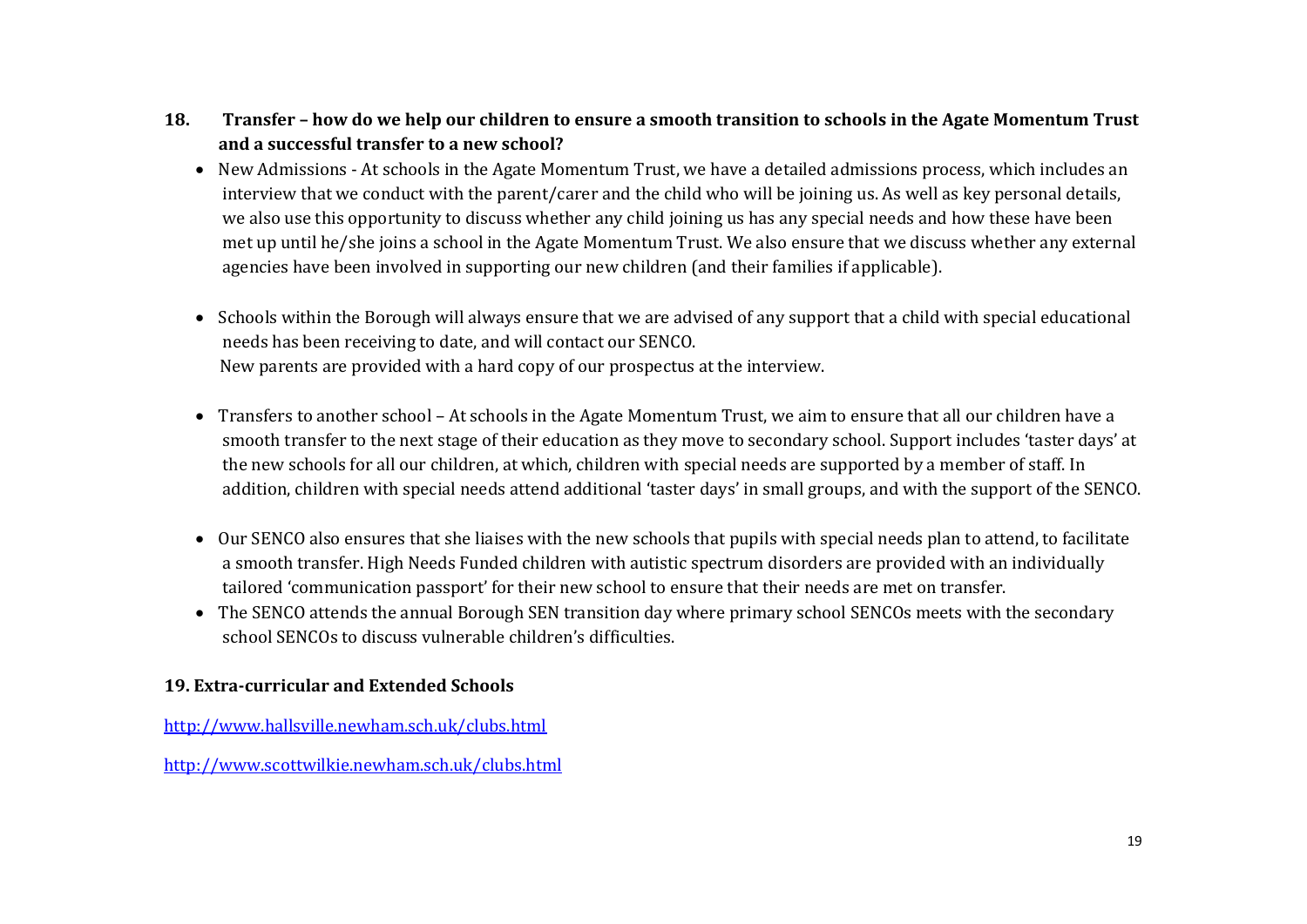## **We offer additional opportunities for learning at the start and end of the school day ‐**

The information provided in this section covers the following extended schools information:

**1)** Walking Bus (07.45-8.00) run by 2 support staff, where children are picked up from home and walked to school. As soon as the children get into school they go into breakfast club.

**2) Breakfast club** (08:00 – 08:45) – run by support staff, and held in the mobiles. Also subject to availability of places.

**3) Extra-curricular clubs** (15:30 – 16:30) – specific activities, co-ordinated and led by teachers, and support staff on school premises. 

**4) The Extended School** (15:30 – 18:00) – general childcare that takes place in the Sunshine Club and is managed by two members of staff. There are a variety of supervised activities, and a snack is provided.

## **Extra‐curricular clubs ‐ after school activities that build on the school curriculum**

We are delighted to be able to share with you an exciting new range of extra-curricular clubs on offer for children at school. Our aim is to provide our children access to fun, enriching learning and, in line with the new OFSTED framework, enhanced Spiritual, Moral, Social and Cultural experiences (SMSC) both within their lessons at school and through a new range of extracurricular clubs, activities and projects.

We want our children to participate enthusiastically and proactively in every aspect of our teaching and learning at Hallsville Primary School, and we hope that these activities will support this aim.

Research has shown that children involved in extra-curricular activities enjoy school more and as a consequence, achieve better attendance, soon becoming more motivated and active learners. This in turn, supports positive behaviour for learning and promotes higher levels of attainment. With this in mind, we have created a menu of stimulating activities, which we are delighted to offer our children. The programme, which changes termly, is provided below.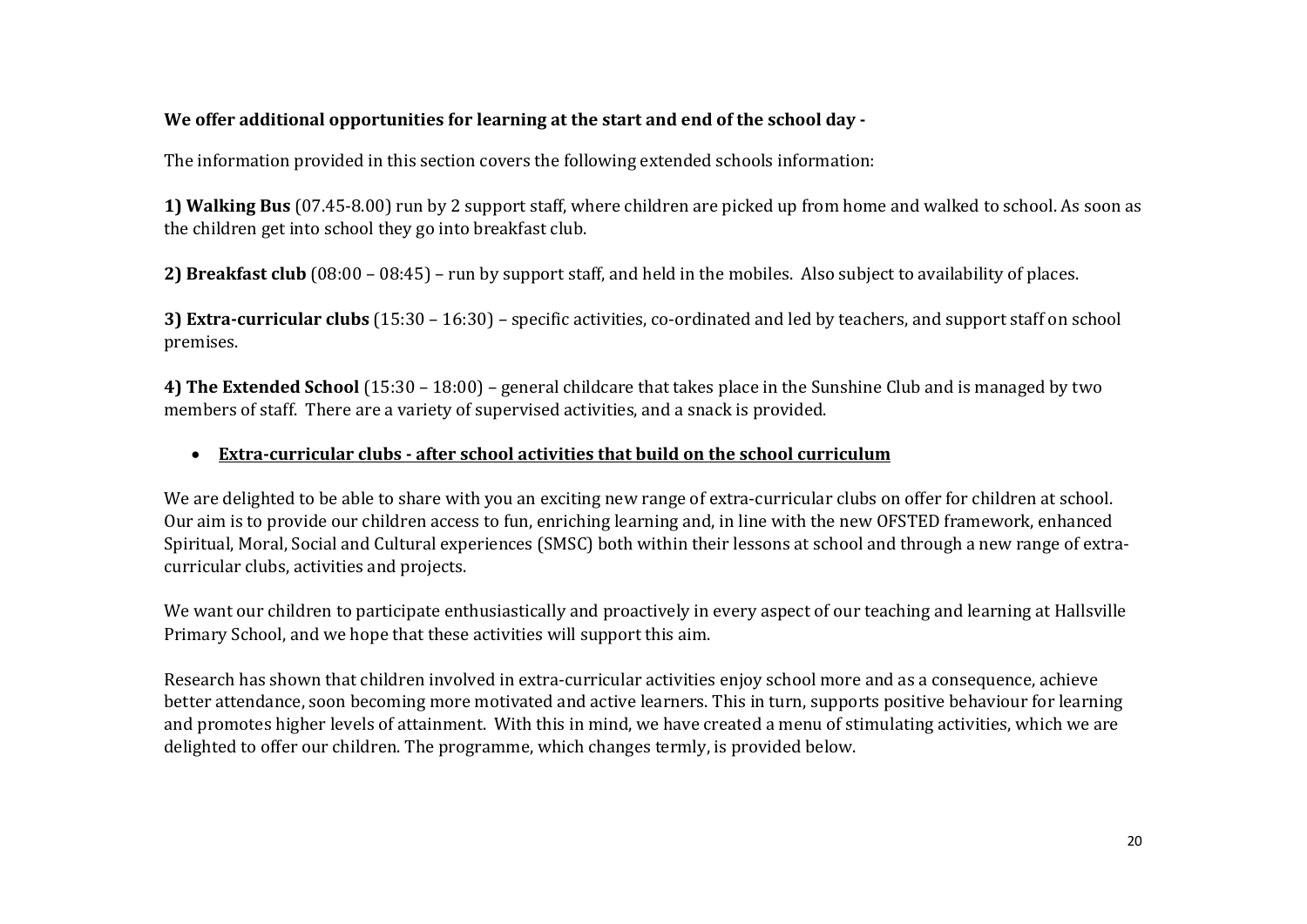As outlined above, we have a programme of extra-curricular clubs that is reviewed every term. Details will be published termly on the website. Parents will also be advised of opportunities via a letter.

## **Booking <sup>a</sup> place for your child to participate in an extra‐curricular club**

To ensure that registration for extra-curricular clubs is both fair and accessible, all children will receive a letter from Madeline before the end of every term, which will outline the clubs on offer for the following term. The booking system will be explained in the letter.

We encourage children to participate in our extra-curricular clubs, but it is important that they understand that signing up to attend is a commitment they willingly undertake, and that they agree to attend every week. Registers are taken at every session, where children have not attended 3 or more sessions in any one term, their name will be removed from the register. Please support us in ensuring your child attends any clubs that he or she has signed up for.

Any specific queries regarding extra-curricular clubs should be directed to Extra-Curricular Clubs coordinator, who can be contacted be using our Contact Us page on the website.

## **Breakfast Club – bringing your child to school early**

In order to help parents and carers, we offer a Breakfast Club at Hallsville/Scott Wilkie Primary School. This is a facility where parents can drop children between 08:00 and 08:45, for them to have a healthy breakfast and to take part in supervised activities (e.g. board games, educational games in the ICT suite, outdoor play and help with completing homework) before the school day starts.

Parents should contact the front office reception desk re the availability of places. Children can attend on a weekly basis (either 5 days or selected days) or on an ad-hoc basis if required – spaces permitting.

Parents and carers will need to provide a contact number, as well as advise staff of any allergies or other health issues.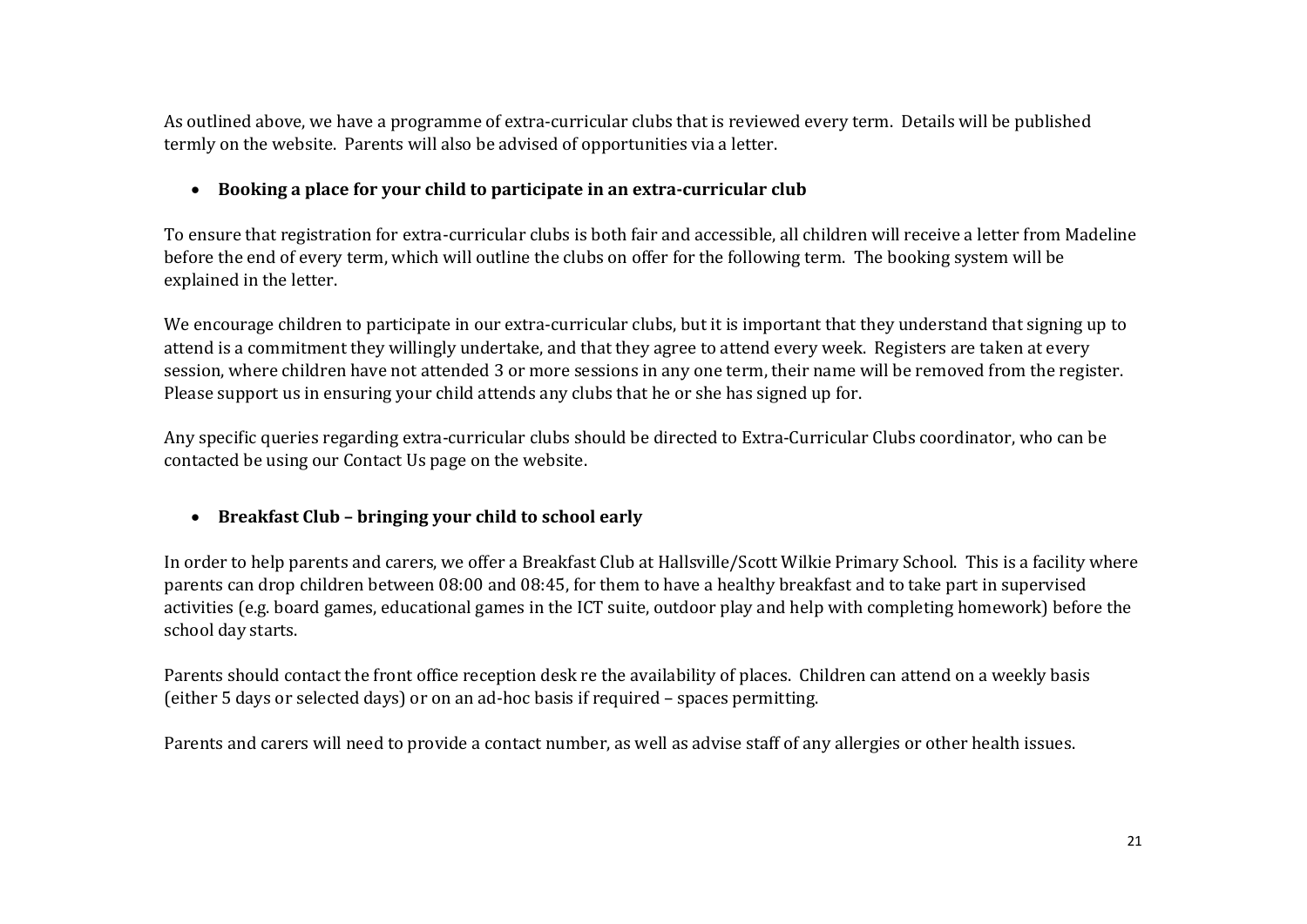We recognise that for some parents/carers, collecting their child at 15:30 can be difficult. In order to help, we provide on-site care for children between 15:30 and 18:00pm every day.

This service is provided by Hallsville and Scott Wilkie Primary School, and is designed to provide on on-site childcare, where children can spend the afternoon in a happy, productive environment. It is distinct from our Extra-curricular Clubs provision (outlined in the following section).

Parents are free to collect children any time after 15:30; there are no set collection times, and children do not need to attend the full session. The latest that parents can collect children is 18:00. **Please note that it is essential that parents collect their children by 18:00 at the latest.** During the session, the children participate in a variety of supervised activities (e.g. music, multi skills sports, music technology, and use of the outdoor play areas at school – weather permitting!) Children are also provided with a healthy snack.

The provision is designed to assist parents and carers on a pre-arranged basis. To book a place, please speak to the front office reception team, who will refer vou to the extended schools co -ordinator. You will then be asked to complete a form in order to book a place, or will be placed on a waiting list if there are no spaces available at the time of your request.

Please note that the after school care arrangements **should not be used on an ad‐hoc basis**, other than in exceptional circumstances. **Such use is at the sole discretion of the extended schools co ordinator**, and is entirely dependent on availability. Please note that we are not permitted to extend the provision to more children than the maximum we are currently authorised to care for.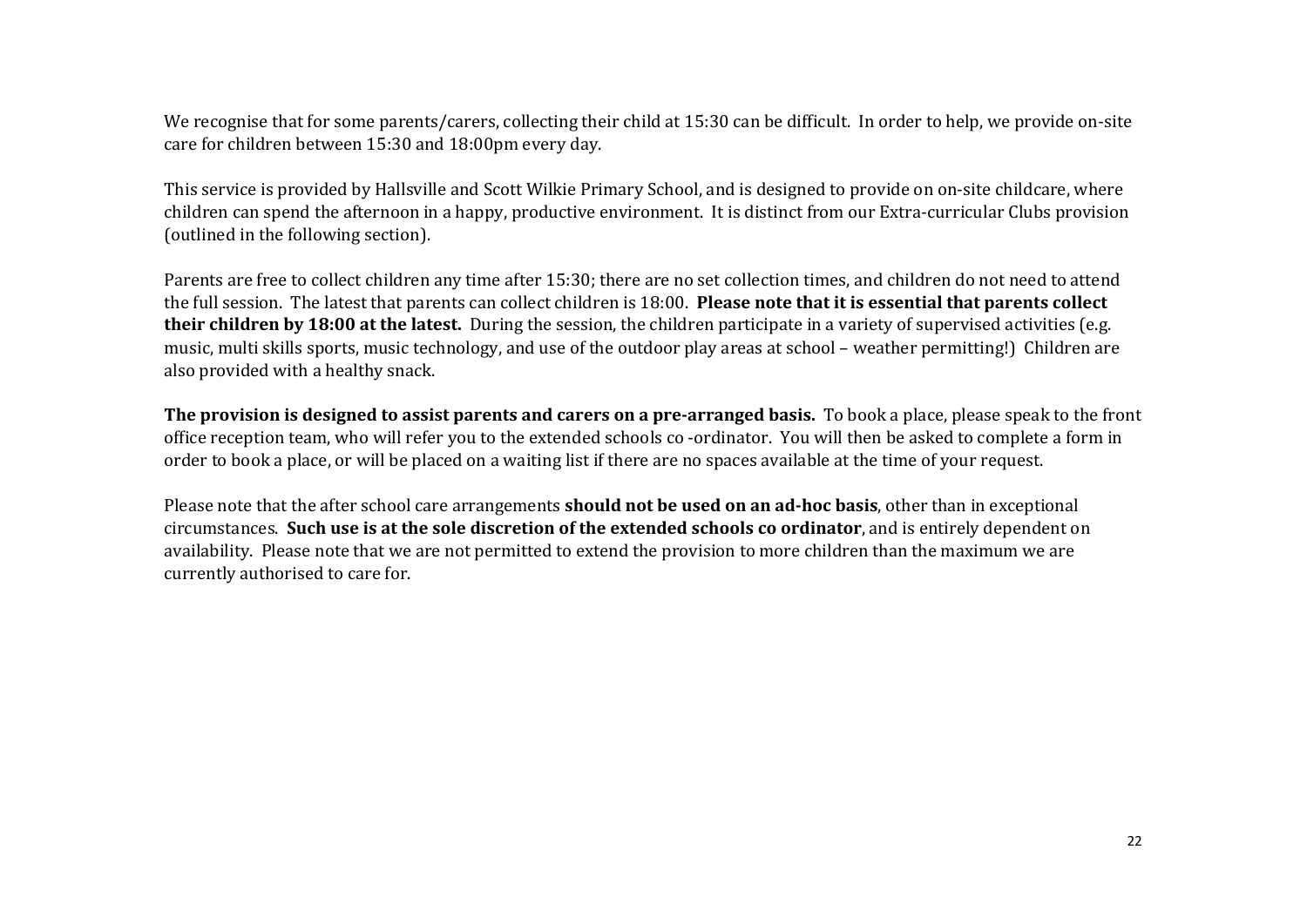## **Who can I contact for further information?**

If you wish to discuss your child's educational needs or are unhappy about something regarding your child's schooling please contact one of the following:

Your child's class teacher, the SENCO or year group phase leader.

| Hallsville                                                      | <b>Scott Wilkie</b>                   |  |
|-----------------------------------------------------------------|---------------------------------------|--|
| • Early Years Foundation Stage -Ms Tindling                     | • Early Years Foundation - Ms S Begum |  |
| • Year 1 and $2 - Ms$ Prince                                    | • Year 1 and $2 - Mr Rahman$          |  |
| • Year 3 - Ms Khanom                                            | • Year $3$ - Ms Hussain               |  |
| • Years 4 - Ms Khanom                                           | • Years $4$ - Ms L Bland              |  |
| • Year $5 - Ms$ Jones                                           | • Years $5 - Ms$ L Bland              |  |
| • Year $6$ - Ms Jones                                           | • Year 6 - Ms Thompson                |  |
| Inclusion/SENCO - Mrs Okwuegbuna<br>$\bullet$                   | Inclusion/SENCO - Mrs Edwards         |  |
| Deputy Head - Ms Jones<br>$\bullet$                             | Deputy Head - Ms Hodkinson            |  |
| • Head of School - Ms Johnson                                   | Head of School - Ms Quayum            |  |
| Executive Head Teacher for Scott Wilkie and Hallsville- Ms Edge |                                       |  |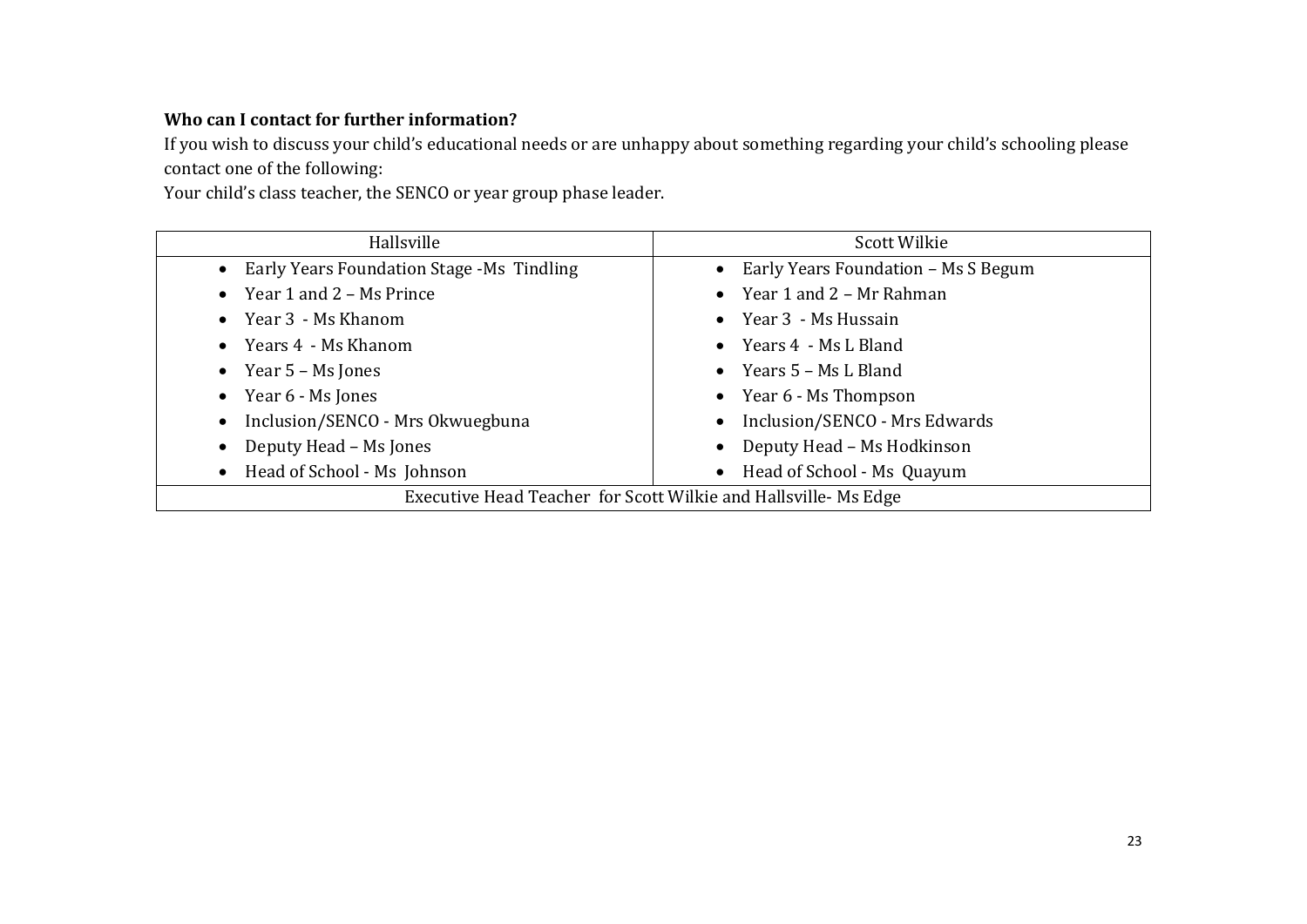Appointments can be made with any of these people through the school office:

| Hallsville Primary School   | 020 74762355  |
|-----------------------------|---------------|
| Scott Wilkie Primary School | 020 7474 4138 |

How the school involves other bodies, including health and social care bodies, local authority support services and **voluntary sector organisations, in meeting children and young people's special educational needs and supporting their families**

Newham has a number of centrally retained educational support services. These include the following: Behaviour Support Service (BSS), Language Communication Interaction Service (LCIS), Complex Needs Team (CLN), Sensory Service, Child and Family Consultation Service (CFCS), and the Educational Psychology Service.

Health Service providers include the following: School Nurse Service, Occupational Therapy Service, Speech and Language Therapy Service, Physiotherapy Service, Wheelchair Service and the Child and Adolescent Mental Health Service (CAMHS).

The school nurse is also in school regularly to see all pupils about whom there is a medical concern. The nurse is happy to make appointments to see parents. Appointments for medicals can also be made by parental request.

The Social Service sector supports pupils in social need and includes children under the Safeguarding Team, Child Protection regulations and 'Looked After Pupils.' We have close contacts with the local Social Services Department.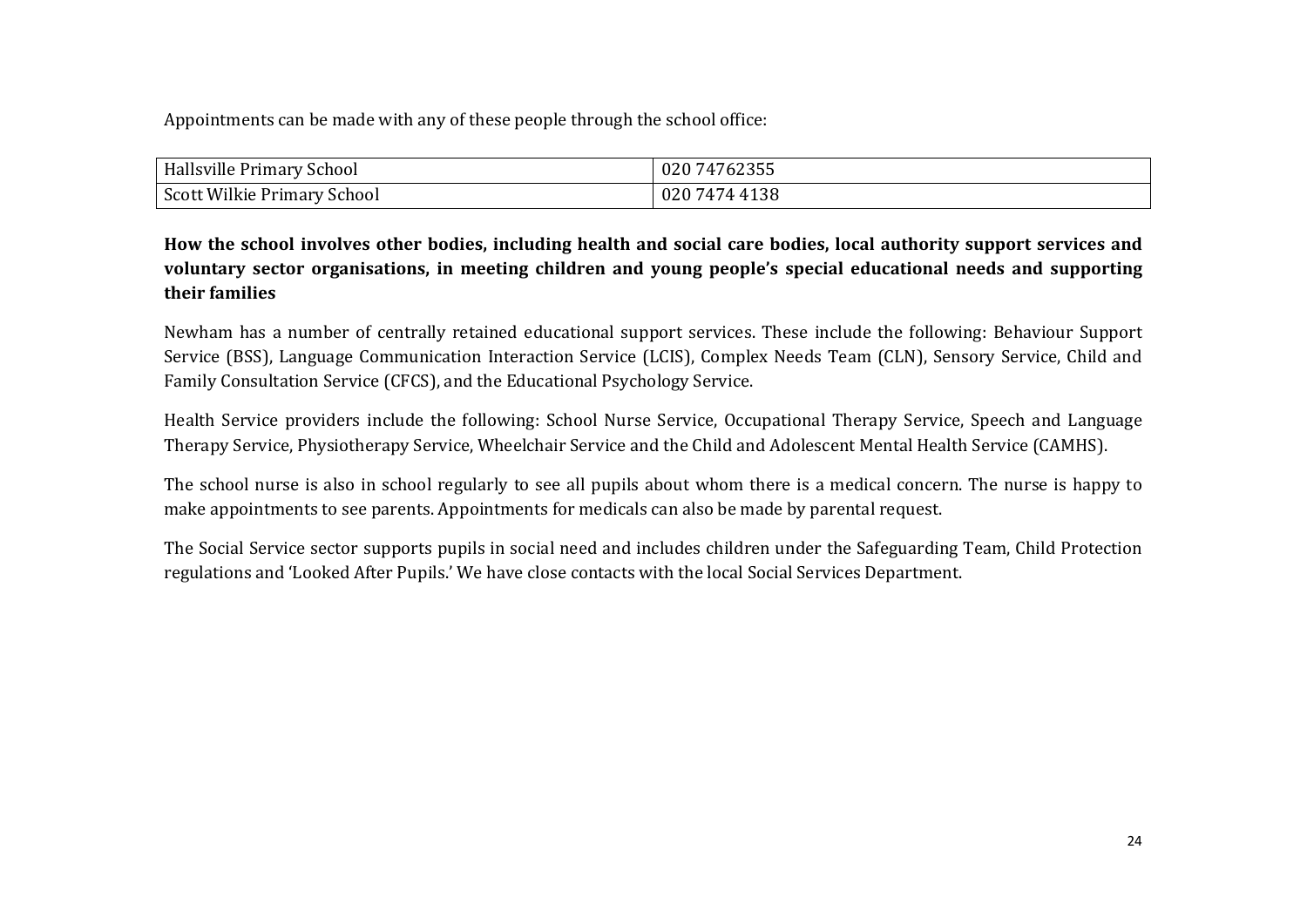### The contact details of support services for the parents of SEND, including those for arrangements made in accordance **with section 32**

Complex Needs and Dyslexia Service *Network Complex Needs* and Dyslexia Service *Network Complex Needs* and Dyslexia Service *Network Complex Needs* and Dyslexia Service *Network Complex Needs* and Dyslexia Service (Group Manager‐Raj Mistry) 020 3475 2311 raj.mistry@newham.gov.uk 

Language Communication & Interaction Service Lathom Junior School (Group Manager ‐Judy Roux) 020 3373 3837 judy.roux@newham.gov.uk 

Sensory Service New Tunmarsh Centre (Group Manager ‐David Canning) 020 3373 8372 david.canning@newham.gov.uk 

Educational Psychology Service Building 1000 (Principal – Dewi Hughes) 020 3373 2711 Dewi.hughes@newham.gov.uk 

Special Educational Needs Section Building 1000 (Group Manager – Jackie Ross) 020 3373 1810 Jackie.ross@newham.gov.uk 

Behaviour Support Service **and Computer Computer Computer Computer** Service **Computer Computer Computer Computer** Service **Computer Computer Computer Computer** Service **Computer Computer Computer** Service **Computer Compute** (Group Manager ‐Jackie Hewison) 020 3373 6524 Jackie.hewison@newham.gov.uk 

Re-Integration into Education Service (**Kirsten MacLeod** ‐ Head Teacher (Newham PRUs) 020 7504 0530 Kirsten.macleoad@newham.gov.uk 

Speech Therapy Service **and Computer Computer Computer Computer Computer Computer Computer Computer Computer Computer Computer Computer Computer Computer Computer Computer Computer Computer Computer Computer Computer Compu** Physiotherapy Service 020 8250 7300 Occupational Therapy Service Child Development Centre Specialist Development Centre